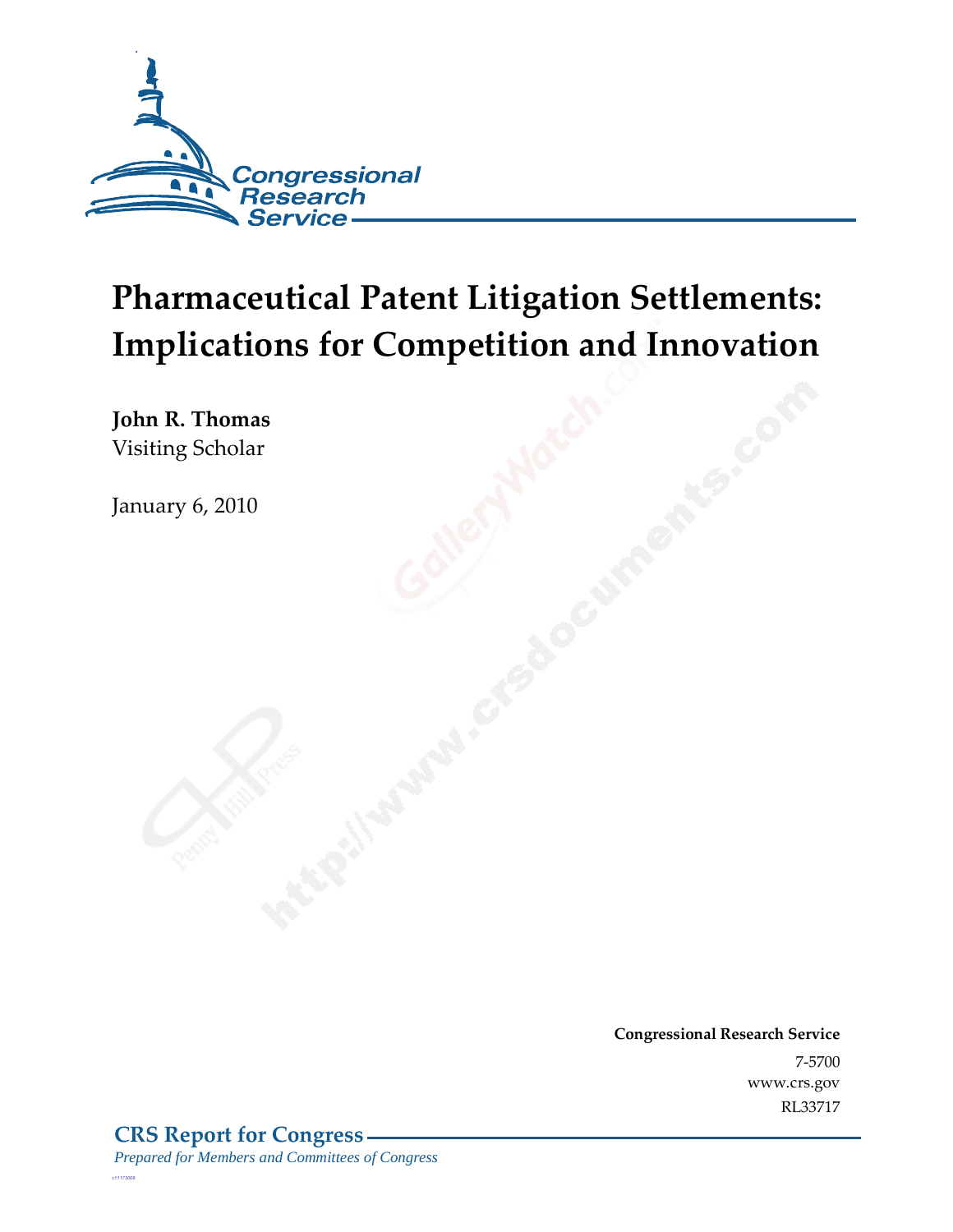# **Summary**

.

Although brand-name pharmaceutical companies routinely procure patents on their innovative medications, such rights are not self-enforcing. Brand-name firms that wish to enforce their patents against generic competitors must commence litigation in the federal courts. Such litigation ordinarily terminates in either a judgment of infringement, which typically blocks generic competition until such time as the patent expires, or a judgment that the patent is invalid or not infringed, which typically opens the market to generic entry.

As with other sorts of commercial litigation, however, the parties to pharmaceutical patent litigation may choose to settle their case. Certain of these settlements have called for the generic firm to neither challenge the brand-name company's patents nor sell a generic version of the patented drug for a period of time. In exchange, the brand-name drug company agrees to compensate the generic firm, often with substantial monetary payments over a number of years. Because the payment flows counterintuitively, from the patent proprietor to the accused infringer, this compensation has been termed a "reverse" payment.

Commentators have differed markedly in their views of reverse payment settlements. Some observers believe that they are a consequence of the specialized patent litigation procedures established by the Hatch-Waxman Act. Others have concluded that when one competitor pays another not to market its product, such a settlement is anti-competitive and a violation of the antitrust laws.

Since 2003, Congress has required that litigants notify federal antitrust authorities of their pharmaceutical patent settlements. That legislation did not dictate substantive standards for assessing the validity of these agreements under the antitrust law, however. That determination was left to judicial application of general antitrust principles. Facing different factual patterns, some courts have concluded that a particular reverse payment settlement constituted an antitrust violation, while others have upheld the agreement.

Congress possesses a number of alternatives for addressing reverse payment settlements. One possibility is to await further judicial developments. Another option is to regulate the settlement of pharmaceutical patent litigation in some manner. In the  $111<sup>th</sup>$  Congress, S. 369, the Preserve Access to Affordable Generics Act, would establish a presumption that certain reverse payment settlements are unlawful. S. 369 then establishes relevant factors to be weighed in deciding whether that presumption has been overcome through a showing that the procompetitive benefits of the settlement outweigh its anticompetitive effects.

This report will be updated as needed.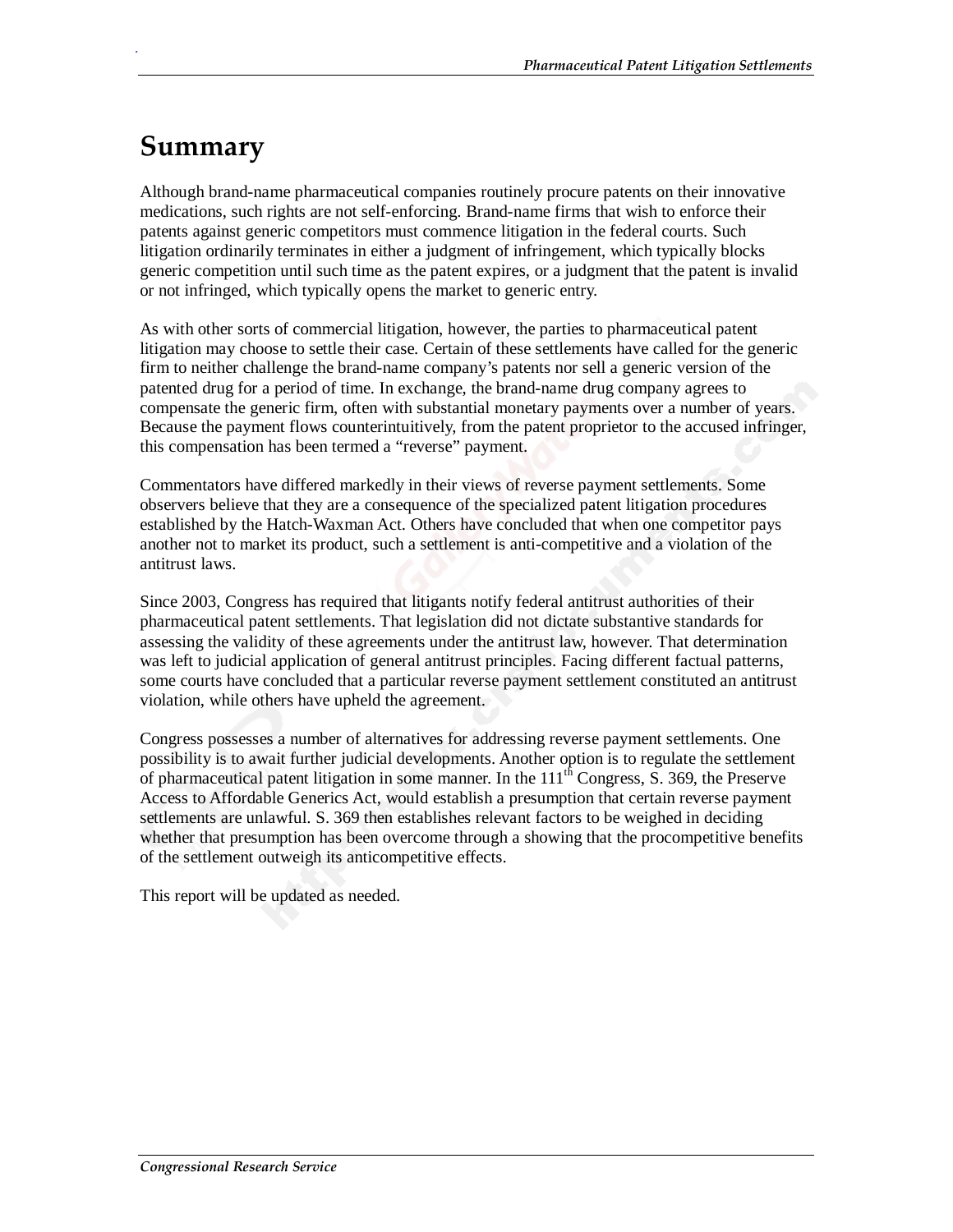# Contents

### Contacts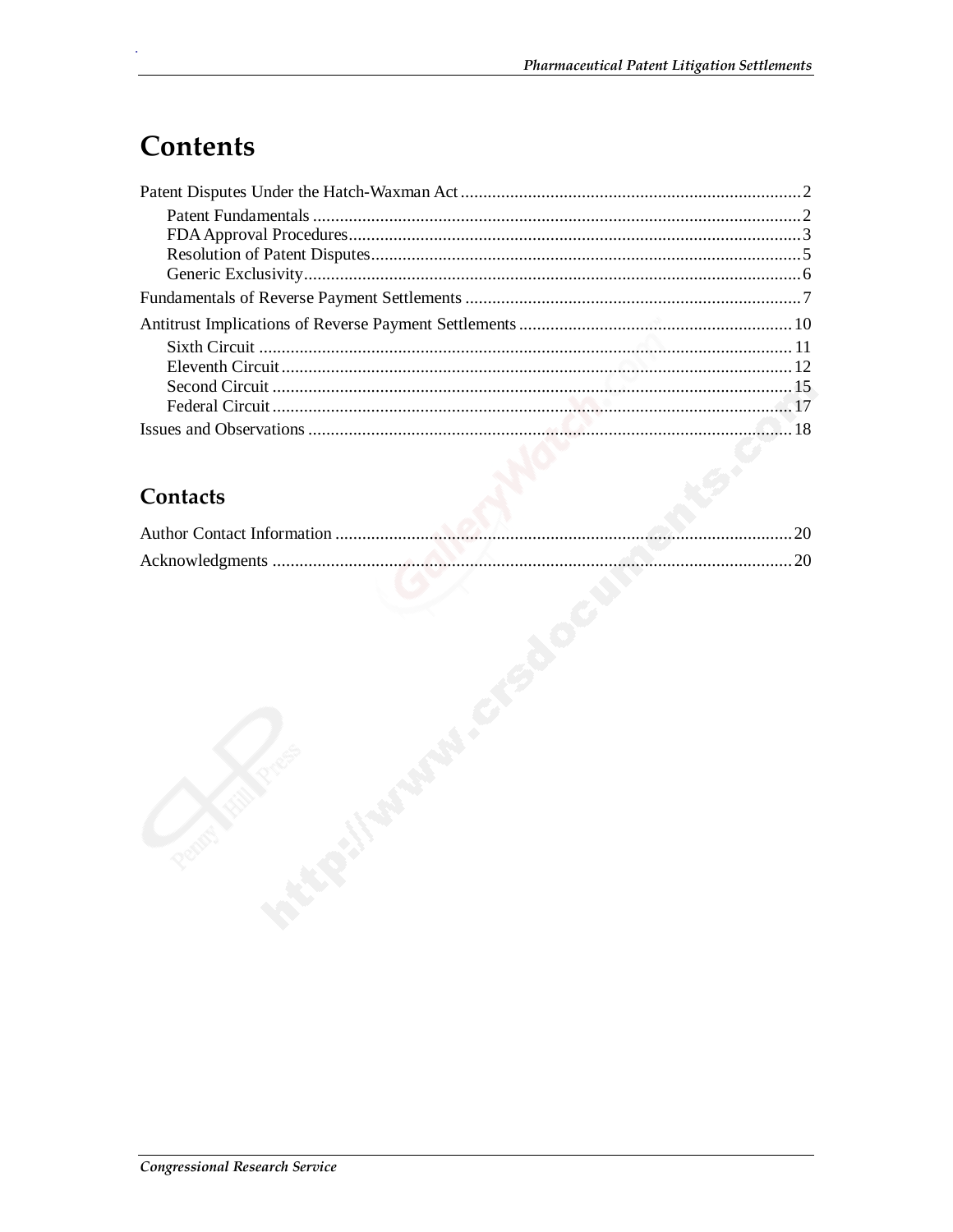he increasing costs of health care have focused congressional attention upon both the development and public availability of prescription drugs. Congress has long recognized that the patent system has an important role to play in the pharmaceutical industry in each The increasing costs of health care have focused congressional attention upon both the development and public availability of prescription drugs. Congress has long recogn that the patent system has an important role to pla known as the Hatch-Waxman Act, $2$  in part reformed the patent laws to balance incentives for innovation and competition within the pharmaceutical industry. Congress subsequently amended this legislation on several occasions, most recently via the Medicare Prescription Drug, Improvement, and Modernization Act of 2003.<sup>3</sup>

Recently, congressional attention has been directed towards one aspect of the patent system, the settlement of pharmaceutical patent litigation. Although brand-name pharmaceutical companies commonly procure patents on their innovative products and processes, such rights are not selfenforcing. If a brand-name drug company wishes to enforce its patents against generic competitors, it must pursue litigation in the federal courts.<sup>4</sup> Such litigation ordinarily terminates in either a judgment of infringement, which typically blocks generic competition until such time as the patent expires, or a judgment that the patent is invalid or not infringed, which typically opens the market to generic entry.

As with other sorts of commercial litigation, however, the parties to pharmaceutical patent litigation may choose to settle their case.<sup>5</sup> Certain of these settlements call for the generic firm to neither challenge the brand-name company's patents nor sell a generic version of the patented drug. In exchange, the brand-name drug company agrees to make cash payments to the generic firm. This compensation has been termed an "exclusion"<sup>6</sup> or "exit"<sup>7</sup> payment or, because the payment flows counterintuitively, from the patent proprietor to the accused infringer, a "reverse" payment."<sup>8</sup>

Commentators differ markedly in their views of reverse payment settlements. Some observers believe that they result from the specialized patent litigation procedures established by the Hatch-Waxman Act.<sup>9</sup> Others conclude that when one competitor pays another not to market its product, such a settlement is anti-competitive and a violation of the antitrust laws.<sup>10</sup>

<u>.</u>

.

<sup>8</sup> *See* Thomas F. Cotter, "Refining the 'Presumptive Illegality' Approach to Settlements of Patent Disputes Involving Reverse Payments: A Commentary on Hovenkamp, Janis & Lemley," 87 *Minnesota Law Review* (2003), 1789.

<sup>&</sup>lt;sup>1</sup> P.L. 84-417, 98 Stat. 1585 (1984).

<sup>2</sup> *See, e.g.,* Laura J. Robinson, "Analysis of Recent Proposals to Reconfigure Hatch-Waxman," 11 *Journal of Intellectual Property Law* (2003), 47.

<sup>3</sup> P.L. 108-173, 117 Stat. 2066.

<sup>4</sup> 35 U.S.C. § 281 (2006).

<sup>5</sup> *See* John Fazzio, "Pharmaceutical Patent Settlements: Fault Lines at the Intersection of Intellectual Property and Antitrust Law Require a Return to the Rule of Reason," 11 *Journal of Technology Law and Policy* (2006), 1.

<sup>6</sup> *See* Herbert Hovenkamp *et al.*, "Balancing Ease and Accuracy in Assessing Pharmaceutical Exclusion Payments," 88 *Minnesota Law Review* (2004), 712.

<sup>&</sup>lt;sup>7</sup> Valley Drug Co. v. Geneva Pharms., Inc., 344 F.3d 1294, 1309 ( $11<sup>th</sup>$  Cir. 2003).

<sup>9</sup> *See* Kent S. Bernard & Willard K. Tom, "Antitrust Treatment of Pharmaceutical Patent Settlements: The Need for Context and Fidelity to First Principles," 15 *Federal Circuit Bar Journal* (2006), 617.

<sup>&</sup>lt;sup>10</sup> See Thomas F. Cotter, "Antitrust Implications of Patent Settlements Involving Reverse Payments: Defining a Rebuttable Presumption of Illegality in Light of Some Recent Scholarship," 71 *Antitrust Law Journal* (2004), 1069.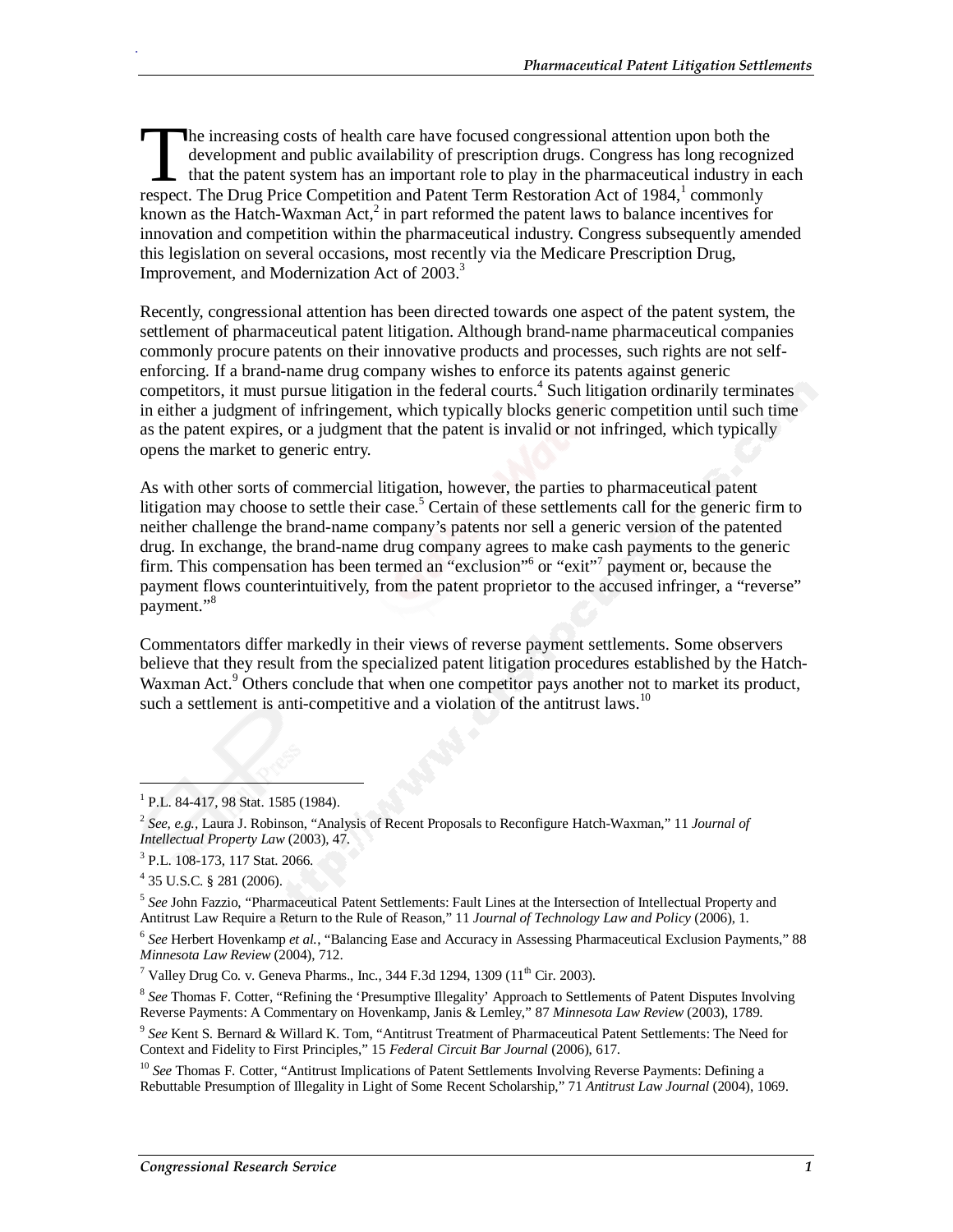Since 2003, Congress has required that litigants notify federal antitrust authorities of their pharmaceutical patent settlements.11 To date, Congress has not stipulated substantive standards for assessing the validity of these agreements under the antitrust law, however. That determination was left to judicial application of general antitrust principles. Uniformity of results has not been a hallmark of this line of cases.<sup>12</sup> Facing different factual patterns, some courts have concluded that a particular reverse payment settlement constituted an antitrust violation,<sup>13</sup> while others have upheld the agreement.<sup>14</sup> The judicial tendency is towards a more favorable view of reverse payment settlements, however.<sup>15</sup> In the 111<sup>th</sup> Congress, one legislative proposal would take a different approach. The Preserve Access to Affordable Generics Act (S. 369) would establish a presumption that certain reverse payment settlements are unlawful. S. 369 then establishes relevant factors to be weighed in deciding whether that presumption has been overcome through a showing that the procompetitive benefits of the settlement outweigh its anticompetitive effects.

This report introduces and analyzes innovation policy issues concerning pharmaceutical patent litigation settlements. It begins with a review of pharmaceutical patent litigation procedures under the Hatch-Waxman Act. The report then introduces the concept of reverse payment settlements. Next, the report analyzes the status of reverse payment settlements under the antitrust laws. The report closes with a summary of congressional issues and alternatives.

### **Patent Disputes Under the Hatch-Waxman Act**

#### **Patent Fundamentals**

In order to obtain patent protection, individuals and firms must prepare and submit applications to the U.S. Patent and Trademark Office (USPTO) if they wish to obtain patent protection.<sup>16</sup> USPTO officials, known as examiners, then assess whether the application merits the award of a patent.<sup>17</sup> Under the Patent Act of  $1952<sup>18</sup>$  a patent application must include a specification that so completely describes the invention that skilled artisans are able to practice it without undue experimentation. The Patent Act also requires that applicants draft at least one claim that particularly points out and distinctly claims the subject matter that they regard as their invention.<sup>19</sup>

While reviewing a submitted application, the examiner will determine whether the claimed invention fulfills certain substantive standards set by the patent statute. Two of the most important patentability criteria are novelty and nonobviousness. To be judged novel, the claimed invention must not be fully anticipated by a prior patent, publication or other knowledge within the public

1

<sup>&</sup>lt;sup>11</sup> Medicare Prescription Drug, Improvement, and Modernization Act of 2003, P.L. 173, 117 Stat. 2066, § 1112(a).

<sup>12</sup> *See* John R. Thomas, *Pharmaceutical Patent Law* (2005), 572-73.

 $13$  *In re Cardizem CD Antitrust Litigation*, 332 F.3d 896 ( $6<sup>th</sup>$  Cir. 2003).

<sup>&</sup>lt;sup>14</sup> *Schering-Plough Corp. v. FTC*, 402 F.3d 1056 ( $11^{th}$  Cir. 2005).

<sup>15</sup> *See* James C. Burling, "Hatch-Waxman Patent Settlements: The Battle for a Benchmark," *20-SPG Antitrust* (2006), 41.

<sup>16 35</sup> U.S.C. § 111 (2006).

<sup>&</sup>lt;sup>17</sup> 35 U.S.C. § 131 (2006).

<sup>18</sup> P.L. 593, 66 Stat. 792 (1952).

<sup>19 35</sup> U.S.C. § 112 ¶ 2 (2006).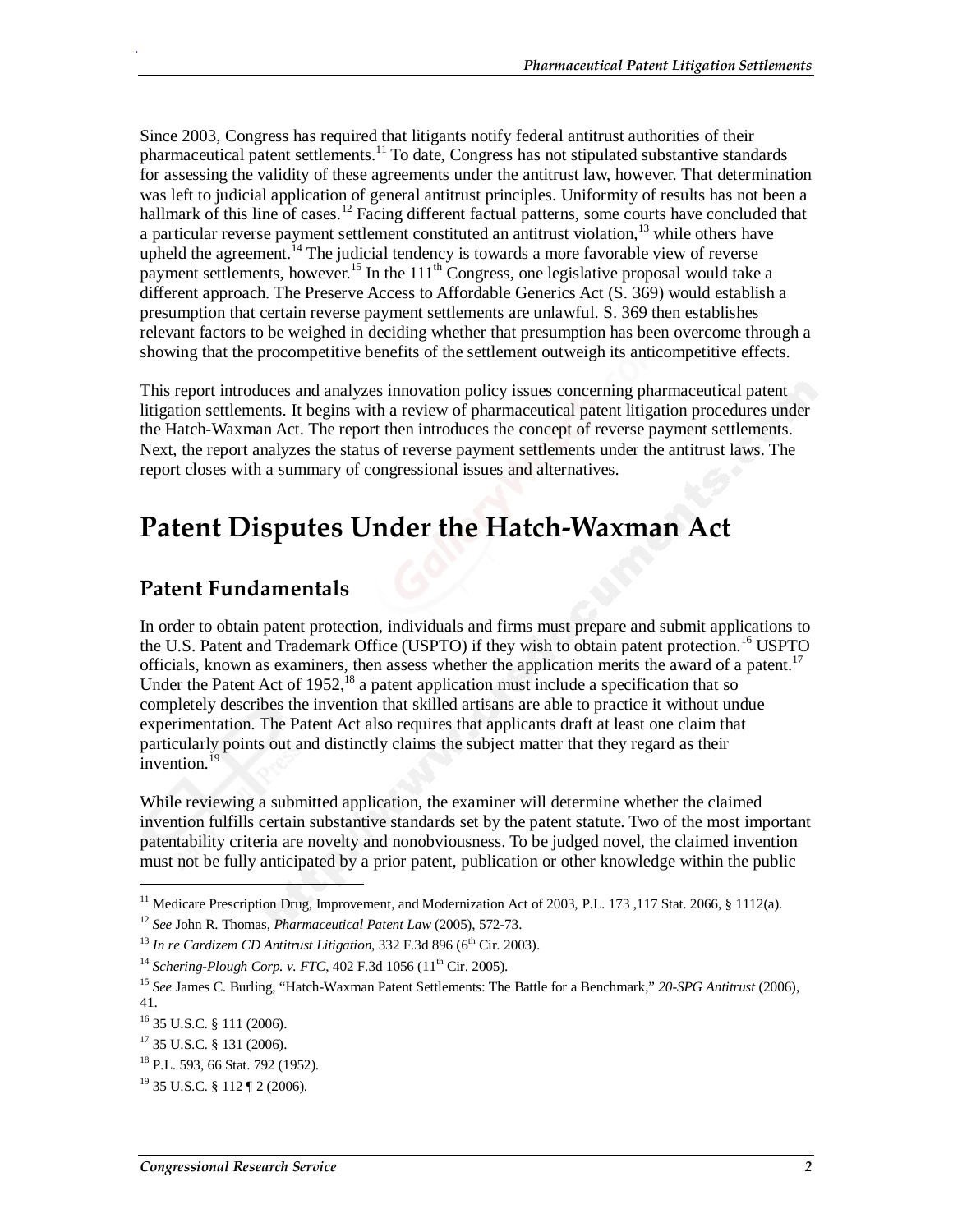domain.<sup>20</sup> The sum of these earlier materials, which document state-of-the-art knowledge that is accessible to the public, is termed the "prior art." To meet the standard of nonobviousness, an invention must not have been readily within the ordinary skills of a competent artisan based upon the teachings of the prior  $art.^{21}$ .

If the USPTO allows the application to issue as a granted patent, the owner or owners of the patent obtain the right to exclude others from making, using, selling, offering to sell or importing into the United States the claimed invention.<sup>22</sup> The term of the patent is ordinarily set at twenty years from the date the patent application was filed.<sup>23</sup> Patent title therefore provides inventors with limited periods of exclusivity in which they may practice their inventions, or license others to do so. The grant of a patent permits inventors to receive a return on the expenditure of resources leading to the discovery, often by charging a higher price than would prevail in a competitive market. In the pharmaceutical industry, for example, the introduction of generic competition often results in the availability of lower-cost substitutes for the innovative product.<sup>24</sup>

A patent proprietor bears responsibility for monitoring its competitors to determine whether they are using the patented invention. Patent owners who wish to compel others to observe their intellectual property rights must usually commence litigation in the federal district courts.

### **FDA Approval Procedures**

Although the award of a patent claiming a pharmaceutical provides its owner with a proprietary interest in that product, it does not actually allow the owner to distribute that product to the public. Permission from the FDA must first be obtained.<sup>25</sup> In order to obtain FDA marketing approval, the developer of a new drug must demonstrate that the product is safe and effective. This showing typically requires the drug's sponsor to conduct both preclinical and clinical investigations.<sup>26</sup> In deciding whether to issue marketing approval or not, the FDA evaluates the test data that the sponsor submits in a so-called New Drug Application (NDA).

Prior to the enactment of the Hatch-Waxman Act, the federal food and drug law contained no separate provisions addressing marketing approval for independent generic versions of drugs that had previously been approved by the FDA.<sup>27</sup> The result was that a would-be generic drug manufacturer had to file its own NDA in order to sell its product.<sup>28</sup> Some generic manufacturers could rely on published scientific literature demonstrating the safety and efficacy of the drug by submitting a so-called paper NDA. Because these sorts of studies were not available for all drugs,

**.** 

 $20$  35 U.S.C. § 102 (2006).

 $21$  35 U.S.C. § 103 (2006).

 $22$  35 U.S.C. § 271(a) (2006).

<sup>23 35</sup> U.S.C. § 154(a)(2) (2006).

<sup>24</sup> *See* Jayanta Bhattacharya & William B. Vogt, "A Simple Model of Pharmaceutical Price Dynamics," 4 *Journal of Law & Economics* (2003), 599.

<sup>25</sup> CRS Report RL30989, *The U.S. Drug Approval Process: A Primer*, by Blanchard Randall IV.

<sup>26</sup> *See* G. Lee Skillington & Eric M. Solovy, "The Protection of Test and Other Data Required by Article 39.3 of the TRIPS Agreement," 24 *Northwestern Journal of International Law and Business* (2003), 1.

<sup>27</sup> *See* Alfred B. Engelberg, "Special Patent Provisions for Pharmaceuticals: Have They Outlived Their Usefulness?," 39 *IDEA: Journal of Law and Technology* (1999), 389.

<sup>&</sup>lt;sup>28</sup> See James J. Wheaton, "Generic Competition and Pharmaceutical Innovation: The Drug Price Competition and Patent Term Restoration Act of 1984," 34 *Catholic University Law Review* (1986), 433.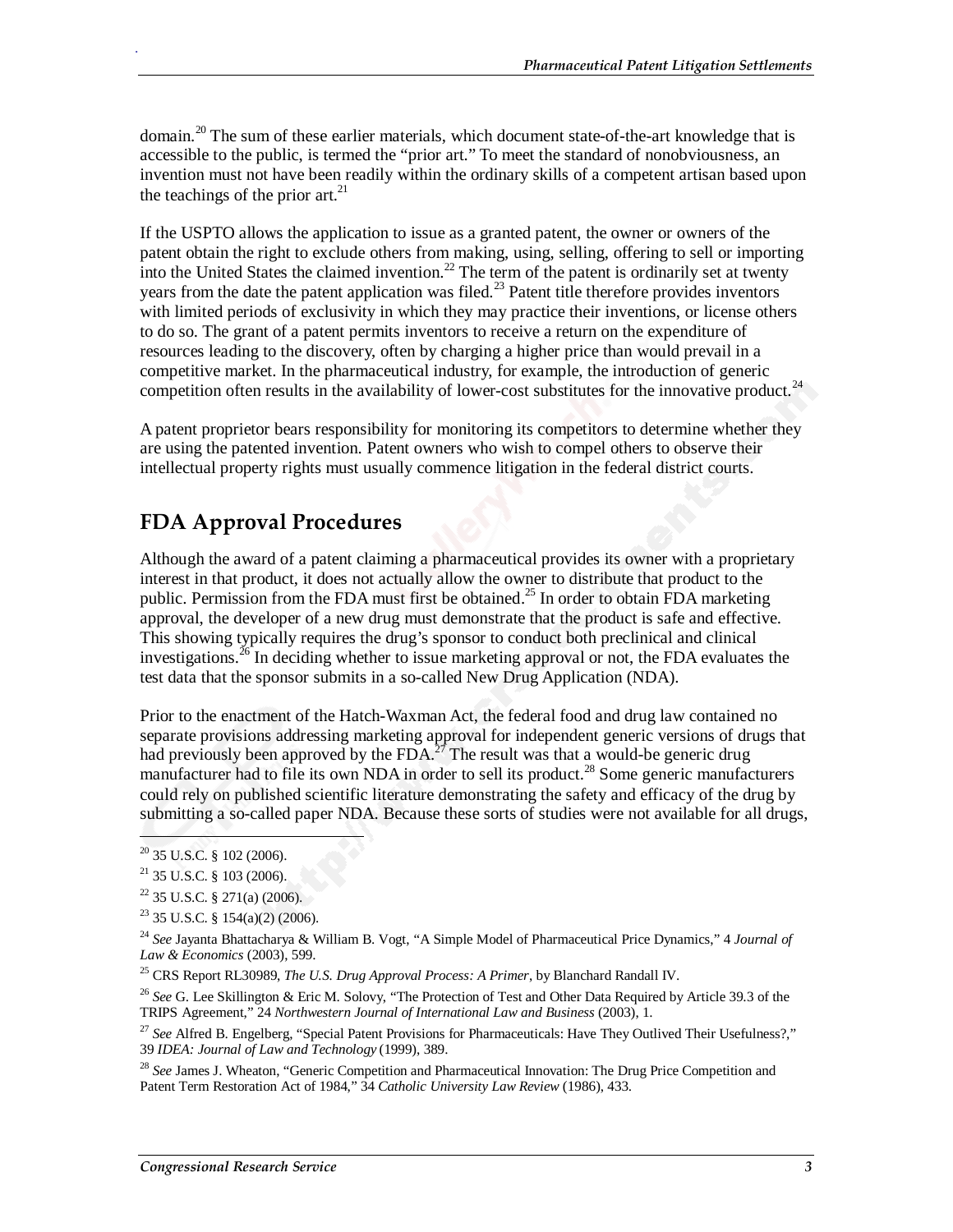however, not all generic firms could file a paper NDA.<sup>29</sup> Further, at times the FDA requested additional studies to address safety and efficacy questions that arose from experience with the drug following its initial approval.30 The result was that some generic manufacturers were forced to prove once more that a particular drug was safe and effective, even though their products were chemically identical to those of previously approved pharmaceuticals.

Some commentators believed that the approval of a generic drug was a needlessly costly, duplicative, and time-consuming process.<sup>31</sup> These observers noted that although patents on important drugs had expired, manufacturers were not moving to introduce generic equivalents for these products due to the level of resource expenditure required to obtain FDA marketing approval.<sup>32</sup>

In response to these concerns, Congress enacted the Hatch-Waxman Act, a statute that has been described as a "complex and multifaceted compromise between innovative and generic pharmaceutical companies."<sup>33</sup> Its provisions included the creation of two statutory pathways that expedited the marketing approval process for generic drugs. The first of these consist of Abbreviated New Drug Applications, or ANDAs. An ANDA allows an independent generic applicant to obtain marketing approval by demonstrating that the proposed product is bioequivalent to an approved pioneer drug, without providing evidence of safety and effectiveness from clinical data or from the scientific literature. The second are so-called § 505(b)(2) applications, which are sometimes still referred to as "paper NDAs." Like an NDA, a § 505(b)(2) application contains a full report of investigations of safety and effectiveness of the proposed product. In contrast to an NDA, however, a  $\S 505(b)(2)$  application typically relies, at least in part, upon published literature providing pre-clinical or clinical data.

The availability of ANDAs and  $\S$  505(b)(2) applications often allow a generic manufacturer to avoid the costs and delays associated with filing a full-fledged NDA. They may also allow an independent generic manufacturer, in many cases, to place its FDA-approved bioequivalent drug on the market as soon as any relevant patents expire.<sup>34</sup>

As part of the balance struck between brand-name and generic firms, Congress also provided patent proprietors with a means for restoring a portion of the patent term that had been lost while awaiting FDA approval. The maximum extension period is capped at a five-year extension period, or a total effective patent term after the extension of not more than  $14$  years.<sup>35</sup> The scope

.

35 35 U.S.C. § 156(b) (2006).

<sup>29</sup> *See* Kristin E. Behrendt, "The Hatch-Waxman Act: Balancing Competing Interest or Survival of the Fittest?," 57 *Food & Drug Law Journal* (2002), 247.

<sup>30</sup> *Id.*

<sup>31</sup> *See, e.g.,* Justina A. Molzon, "The Generic Drug Approval Process," 5 *Journal of Pharmacy & Law* (1996), 275 ("The Act streamlined the approval process by eliminating the need for [generic drug] sponsors to repeat duplicative, unnecessary, expensive and ethically questionable clinical and animal research to demonstrate the safety and efficacy of the drug product.").

<sup>32</sup> *See* Jonathan M. Lave, "Responding to Patent Litigation Settlements: Does the FTC Have It Right Yet?," 64 *University of Pittsburgh Law Review*(2002), 201 ("Hatch-Waxman has also increased the generic drug share of prescription drug volume by almost 130% since its enactment in 1984. Indeed, nearly 100% of the top selling drugs with expired patents have generic versions available today versus only 35% in 1983.").

<sup>&</sup>lt;sup>33</sup> Natalie M. Derzko, "A Local and Comparative Analysis of the Experimental Use Exception—Is Harmonization Appropriate?," 44 *IDEA: Journal of Law and Technology* (2003), 1.

<sup>34</sup> *See, e.g.,* Sarah E. Eurek, "Hatch-Waxman Reform and Accelerated Entry of Generic Drugs: Is Faster Necessarily Better?," 2003 *Duke Law & Technology Review* (Aug. 13, 2003), 18.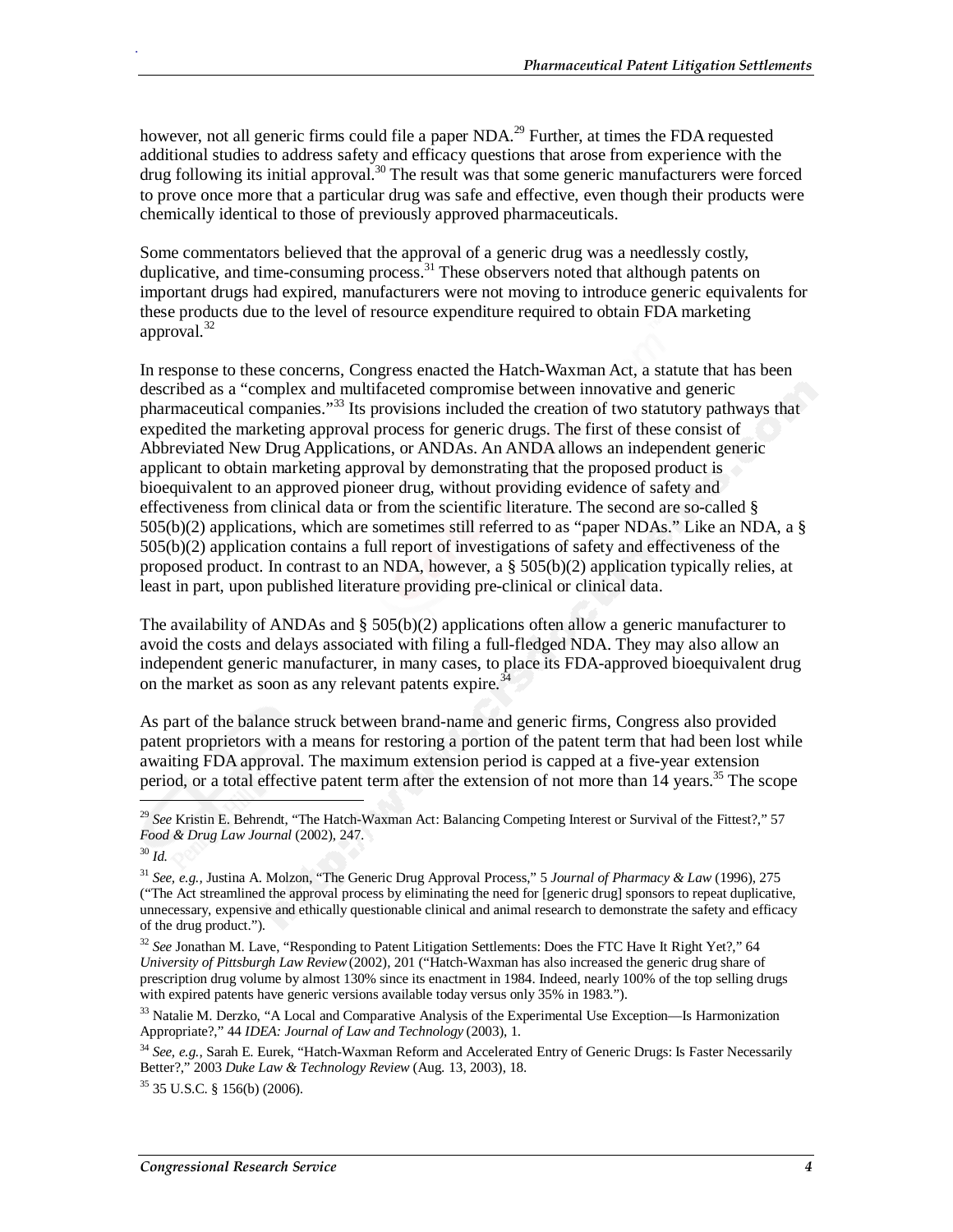of rights during the period of extension is generally limited to the use approved for the product that subjected it to regulatory delay.<sup>36</sup> This period of patent term extension is intended to compensate brand-name firms for the generic drug industry's reliance upon the proprietary preclinical and clinical data they have generated, most often at considerable expense to themselves.<sup>37</sup>

### **Resolution of Patent Disputes**

During its development of accelerated marketing approval procedures for generic drugs, Congress recognized that the brand-name pharmaceutical firm may be the proprietor of one or more patents directed towards that drug product. These patents might be infringed by a product described by a generic firm's ANDA or § 505(b)(2) application in the event that product is approved by the FDA and sold in the marketplace. The Hatch-Waxman Act therefore established special procedures for resolving patent disputes in connection with applications for marketing generic drugs.

In particular, the Hatch-Waxman Act states that each NDA applicant "shall file" a list of patents that the applicant believes would be infringed if a generic drug were marketed prior to the expiration of these patents.<sup>38</sup> The FDA then lists these patents in a publication titled *Approved Drug Products with Therapeutic Equivalence Evaluations*, which is more commonly known as the "Orange Book."<sup>39</sup> Would-be manufacturers of generic drugs must then engage in a specialized certification procedure with respect to Orange Book-listed patents. An ANDA or  $\S 505(b)(2)$ applicant must state its views with respect to each Orange Book-listed patent associated with the drug it seeks to market. Four possibilities exist:

(1) that the brand-name firm has not filed any patent information with respect to that drug;

(2) that the patent has already expired;

(3) that the generic company agrees not to market until the date on which the patent will expire; or

(4) that the patent is invalid or will not be infringed by the manufacture, use or sale of the drug for which the ANDA is submitted. $40$ 

These certifications are respectively termed paragraph I, II, III, and IV certifications.<sup>41</sup> An ANDA or § 505(b)(2) application certified under paragraphs I or II is approved immediately after meeting all applicable regulatory and scientific requirements.<sup>42</sup> An independent generic firm that files an ANDA or § 505(b)(2) application including a paragraph III certification must, even after

1

.

 $^{40}$  21 U.S.C. § 355(j)(2)(A)(vii) (2006).

<sup>41</sup> *See* Douglas A. Robinson, "Recent Administrative Reforms of the Hatch-Waxman Act: Lower Prices Now In Exchange for Less Pharmaceutical Innovation Later?," 81 *Washington University Law Quarterly* (2003), 829.

 $42$  21 U.S.C. § 355(j)(5)(B)(i) (2006).

<sup>36 35</sup> U.S.C. § 156(b)(1) (2006).

<sup>37</sup> *See* CRS Report RL30756, *Patent Law and Its Application to the Pharmaceutical Industry: An Examination of the Drug Price Competition and Patent Term Restoration Act of 1984 ("The Hatch-Waxman Act")*, and CRS Report RL32377, *The Hatch-Waxman Act: Legislative Changes Affecting Pharmaceutical Patents*, both by Wendy H. Schacht and John R. Thomas.

 $38$  21 U.S.C. § 355(b)(1) (2006).

<sup>39</sup> *See, e.g.,* Jacob S. Wharton, "'Orange Book' Listing of Patents Under the Hatch-Waxman Act," 47 *St. Louis University Law Journal* (2003), 1027.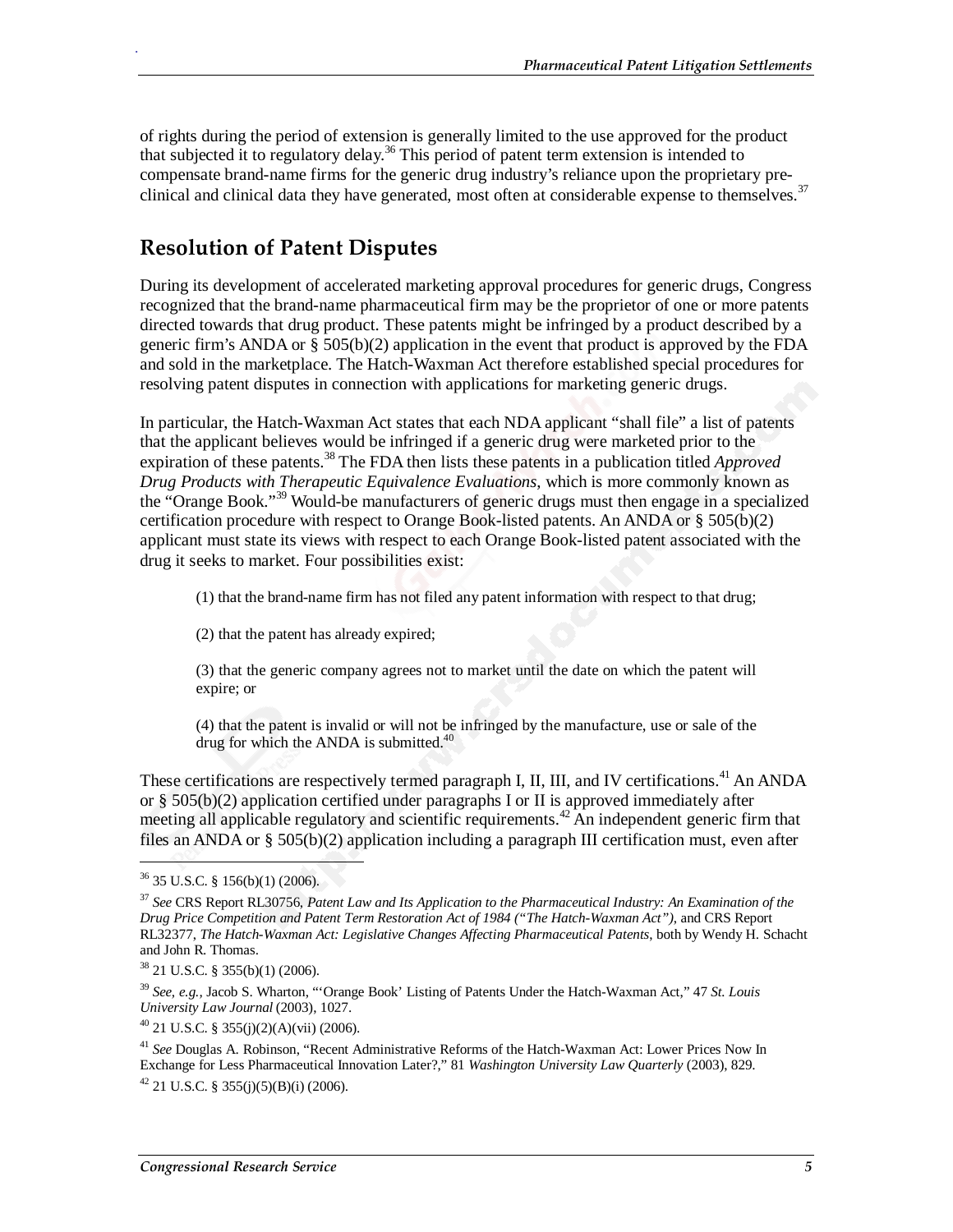meeting pertinent regulatory and scientific requirements, wait for approval until the drug's listed patent expires.<sup>43</sup>

The filing of an ANDA or  $\S$  505(b)(2) application with a paragraph IV certification constitutes a "somewhat artificial" act of patent infringement under the Hatch-Waxman Act.<sup>44</sup> The act requires the independent generic applicant to notify the proprietor of the patents that are the subject of a paragraph IV certification.<sup>45</sup> The patent owner may then commence patent infringement litigation against that applicant.

#### **Generic Exclusivity**

.

In order to encourage challenges of pharmaceutical patents, the Hatch-Waxman Act provides prospective manufacturers of generic pharmaceuticals with a potential reward. That reward consists of a 180-day exclusivity period awarded to the first ANDA applicant to file a paragraph IV certification.<sup>46</sup> Once a first ANDA with a paragraph IV certification has been filed, the FDA cannot issue marketing approval to a subsequent ANDA with a paragraph IV certification on the same drug product for 180 days. Because market prices could drop considerably following the entry of additional generic competition, the first paragraph IV ANDA applicant could potentially obtain more handsome profits than subsequent market entrants—thereby stimulating patent challenges in the first instance.<sup>47</sup>

As originally enacted, the Hatch-Waxman Act stipulated that the first paragraph IV certification triggered entitlement to the 180-day generic exclusivity period. The ANDA applicant need take no further steps whatsoever. In particular, the statute did not require the generic applicant to pursue a favorable judgment with respect to the challenged patent, seek FDA approval of the ANDA, or market its generic product once the FDA granted marketing approval.<sup>48</sup> Some commentators believed that the legislation led to abuses by certain first paragraph IV ANDA applicants, who "parked" their period of exclusivity in order to bar generic competition, rather than actively pursue the marketing of their own generic products. As pharmaceutical patent expert Alfred Engelberg has asserted:

Experience has shown that the first ANDA applicant to file a patent challenge may never trigger the start of the 180-day period, thereby blocking the FDA from granting approval to any generic product. More often than not, the first generic challenger will enter into a lucrative cash settlement with the patent owner that results in a judgment in favor of the patent and prohibits the challenger from marketing a product under its ANDA until the patent expires. Therefore, the 180-day exclusivity period never starts. And no subsequently filed ANDA can be approved unless a final judgment adverse to the patent is obtained by one of the subsequent applicants. But even in that circumstance, the winning party would be

1

 $43$  21 U.S.C. § 355(j)(5)(B)(ii) (2006).

<sup>44</sup> Eli Lilly & Co. v. Medtronic, Inc., 496 U.S. 1047 (1990).

 $45$  21 U.S.C. § 355(j)(2)(B)(i) (2006).

 $46$  21 U.S.C. § 355(j)(5)(B)(iv) (2006). Section 505(b)(2) applications do not qualify for the 180-day generic exclusivity period. U.S. Department of Health & Human Services, FDA, Center for Drug Evaluation & Research, "Guidance for Industry, Listed Drugs, 30-Month Stays, and Approval of ANDAs and 505(b)(2) Applications Under Hatch-Waxman, As Amended by the Medicare Prescription Drug, Improvement, and Modernization Act of 2003," at 5 n.14 (Oct. 2004).

<sup>47</sup> *See generally* Mova Pharm. Corp. v. Shalala, 140 F.3d 1060, 1064 (D.C. Cir. 1998).

<sup>48</sup> Thomas, *supra* note 12, at 356.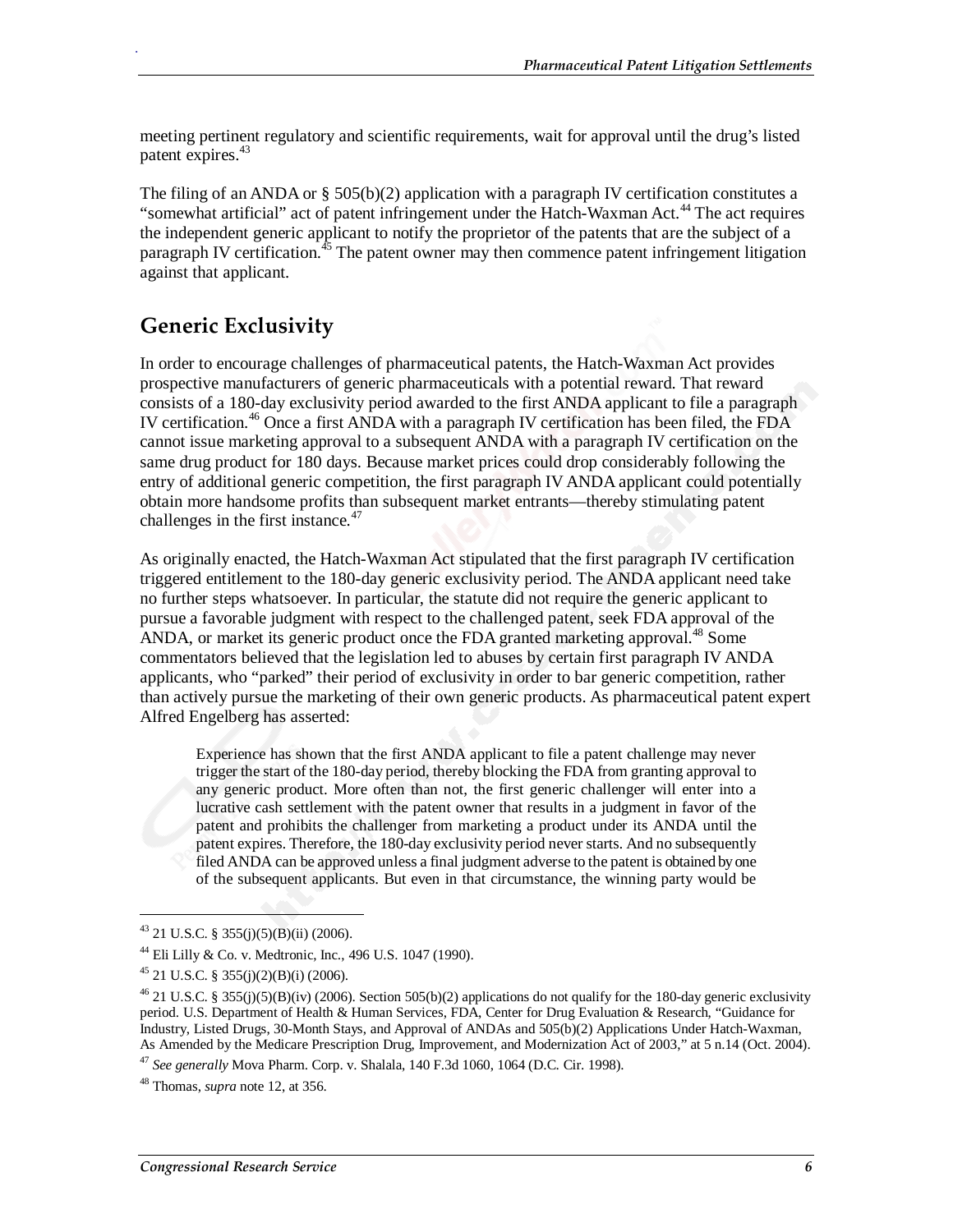compelled to wait 180 days before enjoying the fruits of its victory and would not receive any exclusivity of its own. This result is dictated by the fact that, under the language of the statute, the 180 days of exclusivity belong solely to the first challenger and not to the first winner.<sup>49</sup>

When Congress amended the Hatch-Waxman Act in 2003, it responded to this concern over "bottlenecking" by generic firms. The Medicare Prescription Drug, Improvement, and Modernization Act (MMA) established a number of "forfeiture events" that, if triggered, cause a first paragraph IV ANDA applicant to lose its entitlement to the 180-day generic exclusivity.<sup>50</sup> Among the forfeiture events are: (1) failure to market its product promptly; (2) failure to obtain FDA approval to market the generic drug in a reasonably timely manner; and (3) all of the certified patents that entitled the applicant to the 180-day generic exclusivity period have expired.<sup>51</sup> If the first paragraph IV ANDA applicant forfeits its exclusivity, then this period does not "roll over" to the second such applicant. In that event, no generic firm enjoys exclusivity at all.<sup>52</sup> The possibility of forfeiture was intended "to prevent the practice of 'parking' the exclusivity period and to force generic manufacturers to market promptly."<sup>53</sup>

### **Fundamentals of Reverse Payment Settlements**

As discussed previously, a generic firm's filing of a paragraph IV ANDA may result in a patent infringement suit brought by a brand-name drug company. In such a litigation, if the NDA holder demonstrates that the independent generic firm's proposed product would violate its patents, then the court will ordinarily issue an injunction that prevents the generic drug company from marketing that product. That injunction will expire on the same date as the NDA holder's patents. Independent generic drug companies commonly amend their ANDAs or § 505(b)(2) applications in this event, replacing their paragraph IV certifications with paragraph III certifications.<sup>54</sup>

On the other hand, the courts may decide in favor of the independent generic firm. The court may conclude that the generic firm's proposed product does not infringe the asserted patents, or that the asserted patents are invalid or unenforceable.<sup>55</sup> In this circumstance, the independent generic firm may launch its product once the FDA has finally approved its ANDA or  $\S 505(b)(2)$ application.

In addition to the issuance of final judgment in favor of either the brand-name drug company or generic firm, another resolution of pharmaceutical patent litigation is possible. This legal situation

 $\overline{\phantom{a}}$ 

<sup>&</sup>lt;sup>49</sup> Alfred B. Engelberg, "Special Patent Provisions for Pharmaceuticals: Have They Outlived Their Usefulness?," 39 *IDEA: The Journal of Law and Technology* (1999), 389.

<sup>50</sup> P.L. 108-173, 117 Stat. 2066.

 $51$  21 U.S.C. § 355(j)(5)(D)(i) (2006).

<sup>52</sup> Thomas, *supra* note 12, at 366.

<sup>53</sup> Brian Porter, "Stopping the Practice of Authorized Generics: *Mylan*'s Effort to Close the Gaping Black Hole in the Hatch-Waxman Act," 22 *Journal of Contemporary Health Law and Policy* (2005), 177 (citation omitted).

 $54$  21 C.F.R. § 314.94(a)(12)(viii)(C)(1)(i) (2006).

<sup>&</sup>lt;sup>55</sup> Although patents enjoy a presumption of validity, 35 U.S.C. § 282 (2006), that presumption is not uncontestable. Accused infringers may demonstrate that the patent does not meet the standards established by the Patent Act, and as a result should not have been issued by the U.S. Patent and Trademark Office. *Id.* In addition, an accused infringer may demonstrate that the patent is unenforceable on a number of grounds, among that its owner has engaged in "misuse" of the patent. *Id.*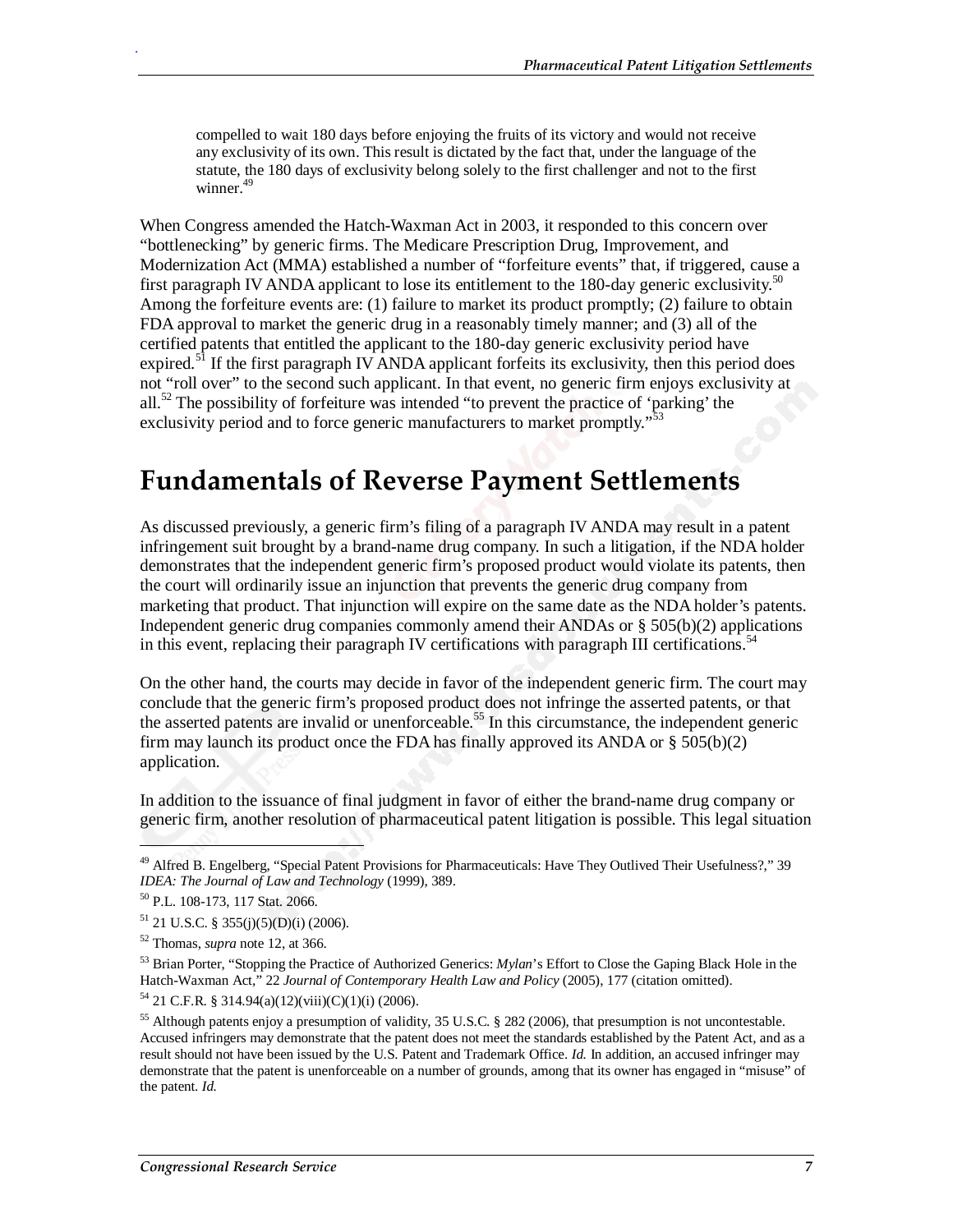led to a number of cases with varying details, but a common core fact pattern. Upon filing a paragraph IV ANDA, a generic firm would be sued for patent infringement as provided by the Hatch-Waxman Act. The NDA holder and generic applicant would then settle their dispute. The settlement would call for the generic firm to neither challenge the patent nor produce a generic version of the patented drug, for a period of time up to the remaining term of the patent. In exchange, the NDA holder would agree to compensate the ANDA applicant, often with substantial monetary payments over a number of years.

Opinions about the effects of reverse payment settlements upon social welfare have varied. Some commentators believe that such settlements are anticompetitive. They believe that many of these agreements may amount to no more than two firms colluding in order to restrict output and share patent-based profits.<sup>56</sup> Such settlements are also said to eliminate the possibility of a judicial holding of patent invalidity, which may open the market to generic competition and benefit consumers. $5$ <sup>7</sup>

On the other hand, some commentators have found nothing inherently troublesome about reverse payment settlements. Among their observations is that there is a general judicial policy in favor of promoting settlement. Settlements can allow the parties to avoid the expenses of litigation, achieve a resolution to the dispute in a timely manner, and avoid the risk of an uncertain result in the courtroom.<sup>58</sup> The settlement of litigation further serves the goal of resolving disputes in a peaceful manner, and also preserves scarce judicial resources.<sup>59</sup> Second, any settlement of litigation between rational actors necessarily involves an exchange of benefits and obligations. As Judge Richard Posner has explained:

[*A*]*ny* settlement agreement can be characterized as involving "compensation" to the defendant, who would not settle unless he had something to show for the settlement. If any settlement agreement is thus to be classified as involving a forbidden "reverse payment," we shall have no more patent settlements.<sup>60</sup>

Third, certain reverse payment settlements have allowed for the introduction of generic competition prior to the date the relevant patent expires. It is possible, for example, for the brandname and generic firms to "split" the remaining patent term, with the generic firm being allowed to market a competing product prior to the running of the full patent term. Such agreements may potentially benefit consumers, certainly in comparison to a judgment that the patent is not invalid and infringed. $61$ 

Finally, the dispute settlement procedures established by the Hatch-Waxman Act may themselves promote the use of reverse payment settlements in pharmaceutical patent litigation. In patent

1

<sup>56</sup> *See* John E. Lopatka, "A Comment on the Antitrust Analysis of Reverse Payment Patent Settlements: Through the Lens of the Hand Formula," 79 *Tulane Law Review* (2004), 235.

<sup>57</sup> *See* Jonathan M. Lave, "Responding to Patent Litigation Settlements: Does the FTC Have It Right Yet?," 64 *University of Pittsburgh Law Review* (2002), 201.

<sup>58</sup> *See generally* Chris Guthrie, "Better Settle Than Sorry: The Regret Aversion Theory of Litigation Behavior," *University of Illinois Law Review* (1999), 43.

<sup>59</sup> *See* Stephen McG. Bundy, "The Policy in Favor of Settlement in an Adversary System," 44 *Hastings Law Journal*  $(1992), 1.$ 

<sup>60</sup> *Asahi Glass Co. v. Pentech Pharmaceuticals, Inc.*, 289 F. Supp. 2d 986 (N.D. Ill. 2003) (emphasis in original).

<sup>61</sup> *See* Marc G. Schildkraut, "Patent-Splitting Settlements and the Reverse Payment Fallacy," 71 *Antitrust Law Journal* (2004), 1033.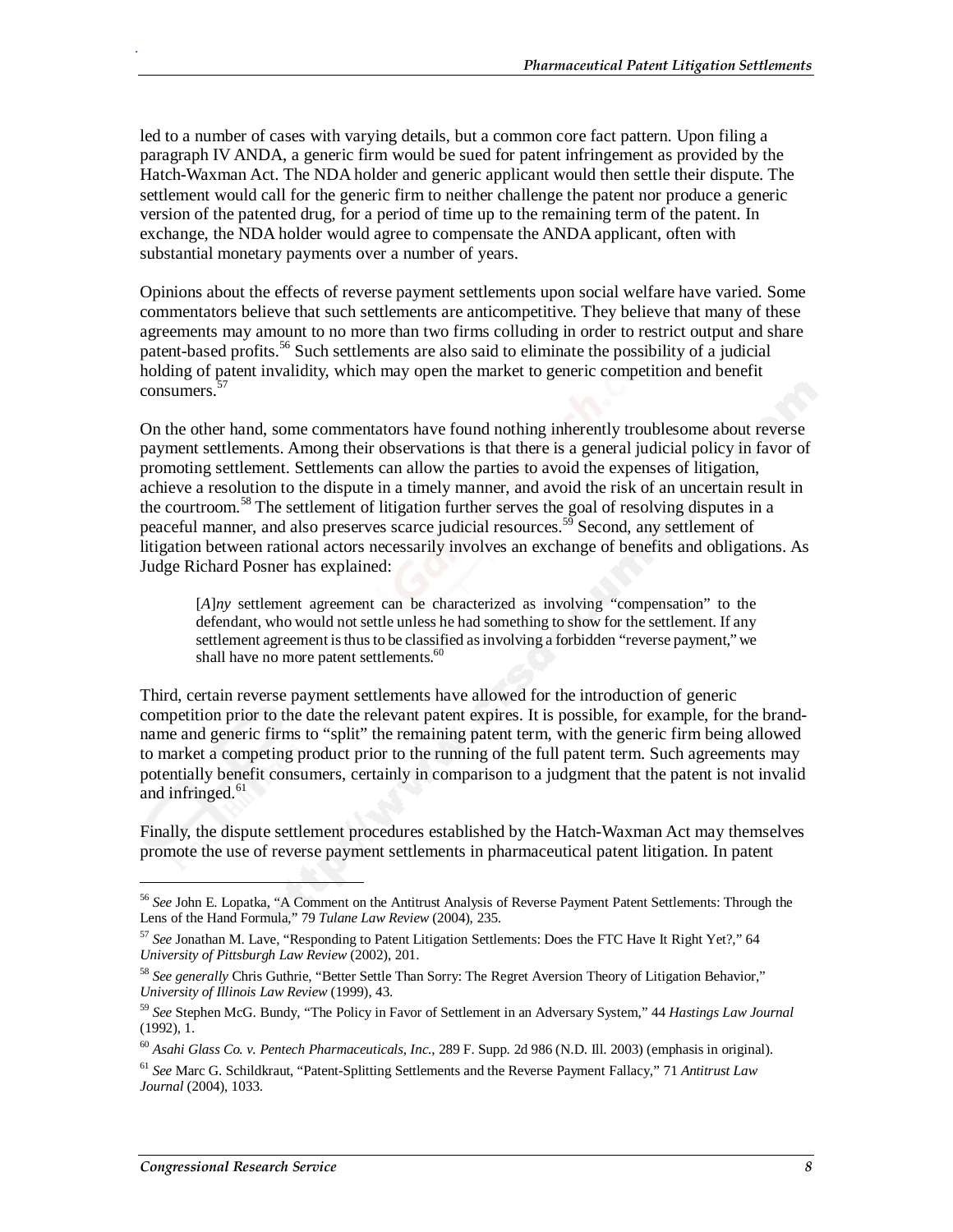litigation outside the Hatch-Waxman Act context, the accused infringer is ordinarily using or marketing the patented technology. A judicial finding of infringement would expose the accused infringer to an injunction, along with damages awarded for past uses and sales. As a result, the accused infringer may well be willing to compensate the patent proprietor in order to avoid the risk of such a holding.<sup>62</sup>

Some observers believe that the structure of the Hatch-Waxman Act alters the traditional balance of risks between the plaintiff-patentee and accused infringer. As explained by one federal district court:

[I]n creating an artificial act of infringement (the ANDA IV filing), the Hatch-Waxman Amendments grant generic manufacturers standing to mount a validity challenge without incurring the cost of entry or risking enormous damages flowing from infringing commercial sales.... Because of the Hatch-Waxman scheme, [the generic firm's] exposure in the patent litigation was limited to litigation costs, but its upside—exclusive generic sales—was immense. The patent holder, however, has no corresponding upside, as there are no infringement damages to collect, but has an enormous downside—losing the patent.<sup>63</sup>

As a result, some commentators believe that it is entirely predictable that the unique procedures of the Hatch-Waxman Act have resulted in the new phenomenon of reverse payment settlements.<sup>64</sup>

At the present time, the congressional response to pharmaceutical patent litigation settlements has been limited. In the 2003 Medicare Prescription Drug, Improvement, and Modernization Act (MMA),<sup>65</sup> Congress mandated that the Department of Justice (DOJ) and the Federal Trade Commission (FTC) receive copies of certain patent settlements agreements in the pharmaceutical field. The filing requirement applies to agreements executed on or after January 7, 2004, between an ANDA applicant, on one hand, and either the NDA holder or an owner of an Orange Booklisted patent, on the other.<sup>66</sup> Such agreements trigger the statutory notification requirement if they relate to one of three topics:

(1) The manufacture, marketing, or sale of the brand-name drug that is the listed in the ANDA;

(2) The manufacture, marketing, or sale of the generic drug for which the ANDA was submitted; or

(3) The 180-day generic exclusivity period as it applies to that ANDA, or to another ANDA filed with respect to the same brand-name drug.<sup>6</sup>

The MMA stipulates that certain agreements are not subject to this filing requirement. In particular, agreements that solely consist of purchase orders for raw materials, equipment and

1

<sup>62</sup> *See* Kristopher L. Reed, "A Return to Reason: Antitrust Treatment of Pharmaceutical Settlements Under the Hatch-Waxman Act," 40 *Gonzaga Law Review* (2004), 457.

<sup>63</sup> *In re* Ciprofloxacin Antitrust Litigation, 261 F. Supp. 2d 188, 251 (E.D.N.Y. 2003).

<sup>64</sup> Cotter, *supra* note 10.

<sup>65</sup> P.L. 108-173, 117 Stat. 2066.

 $66$  MMA,  $$1112(a)(1)$ .

 $67$  MMA, §1112(a)(1).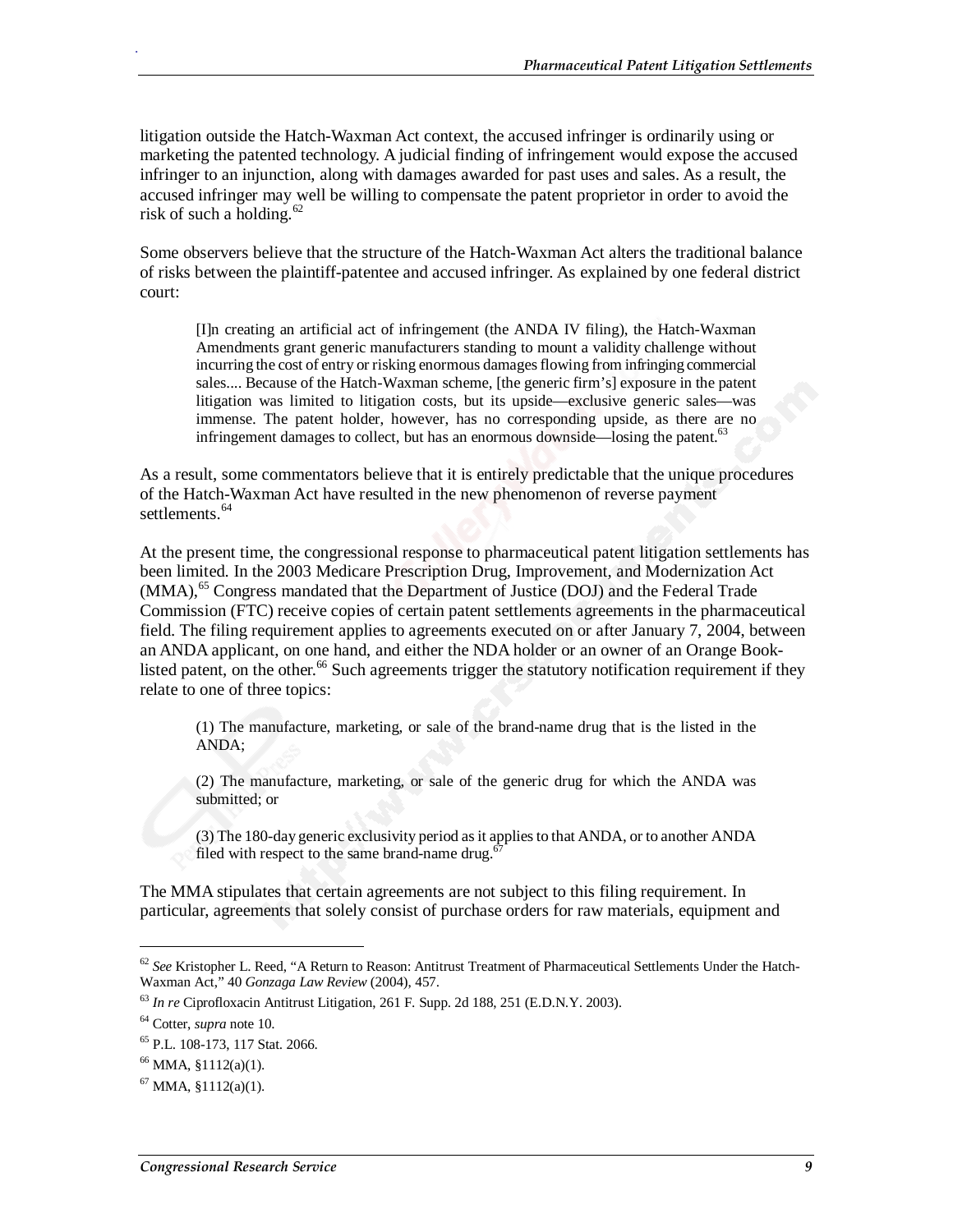facility contracts, employment or consulting contracts, or packaging and labeling contracts do not need to be submitted to the DOJ or FTC.<sup>68</sup> Further, the filing obligation applies only to ANDAs that include a paragraph IV certification. In particular, agreements with respect to  $\S 505(b)(2)$ applications need not be filed.

Although the MMA imposed a filing obligation upon certain patent settlements between pharmaceutical firms, that legislation did not set substantive standards as to the validity of these agreements. $\mathfrak{G}^9$  Both prior and subsequent to congressional enactment of the MMA, however, various government and private actors asserted that certain reverse payment settlements violated the antitrust laws. In order to resolve these claims, different courts applied general principles of antitrust law. Facing different factual patterns, the courts ultimately reached varying results.<sup>70</sup> After introducing the basic concepts of antitrust law, this report next reviews several of the more notable judicial opinions analyzing reverse payment settlements.

# **Antitrust Implications of Reverse Payment Settlements**

The primary legal mechanism for addressing conduct alleged to be anti-competitive—including reverse payment settlements—consists of the antitrust laws. The antitrust laws are comprised of the Sherman Act, the Clayton Act, the Federal Trade Commission Act, and other federal and state statutes that prohibit certain kinds of anticompetitive economic conduct. Although a complete review of the antitrust laws exceeds the scope of this report, other sources provide more information for the interested reader.<sup>71</sup>

Section 1 of the Sherman Act declares "[e]very contract, combination in the form of trust or otherwise, or conspiracy, in restraint of trade ... to be illegal." The courts have long interpreted this language as applying only to *unreasonable* restraints of trade. The determination of whether particular conduct amounts to an unreasonable restraint of trade is commonly conducted under the "rule of reason." Under this approach, "the finder of fact must decide whether the questioned practice imposes an unreasonable restraint on competition, taking into account a variety of factors, including specific information about the relevant business, its condition before and after the restraint was imposed, and the restraint's history, nature, and effect."<sup>72</sup> The rule of reason essentially calls upon courts to reach a judgment of reasonableness by balancing the anticompetitive consequences of a challenged practice against its business justifications and potentially procompetitive impact.

Other sorts of restraints are deemed unlawful *per se*. *Per se* illegality is appropriate "[o]nce experience with a particular kind of restraint enables the Court to predict with confidence that the rule of reason will condemn it."<sup>73</sup> The Supreme Court has explained that "there are certain

1

<sup>68</sup> *Id.* at §1112(c)(1). 69 *See* Thomas, *supra* note 12, at 571.

<sup>70</sup> *See* M. Elaine Johnston, *et al.*, "Antitrust Aspects of Settling Intellectual Property Litigation," 867 *Practising Law Institute/Patent* (June 2006), 159.

<sup>71</sup> *See* CRS Report RL31026, *General Overview of United States Antitrust Law*, by Janice E. Rubin.

 $^{72}$  *Id.* at 906 (quoting Arizona v. Maricopa City Medical Soc., 457 U.S. 332, 343 n.13 (1982)).

<sup>73</sup> *Id.*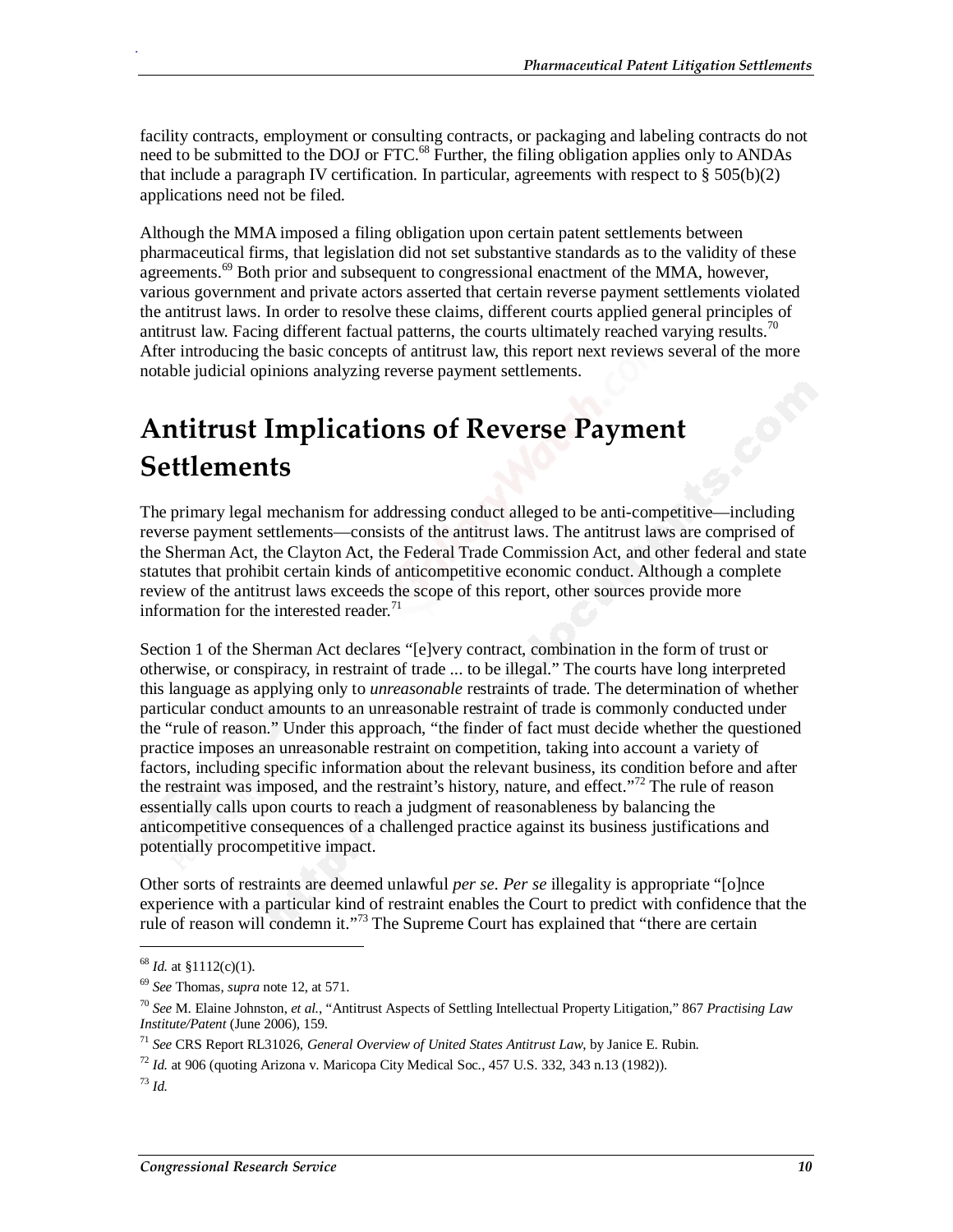agreements or practices which because of their pernicious effect on competition and lack of any redeeming virtue are conclusively presumed to be unreasonable and therefore illegal without elaborate inquiry as to the precise harm they have caused or the business excuse for their use."<sup>74</sup> Among the practices that have been judged *per se* violations include price fixing, group boycotts, and market division.<sup>75</sup>

As this report will review, the courts have differed in their approaches to reverse payment settlements in pharmaceutical patent litigation. The Court of Appeals for the Sixth Circuit has held that one reverse payment settlement constituted a *per se* violation of the antitrust laws. The Courts of Appeals for the Second, Eleventh, and Federal Circuits have declined *per se* treatment to reverse payment settlements, employing a more permissive mode of analysis based upon the traditional rule of reason approach.<sup>76</sup> This report next reviews the facts and holdings of significant judgments addressing the antitrust implications of reverse payment settlements.

### **Sixth Circuit**

.

In *In re Cardizem CD Antitrust Litigation*, 77 the Court of Appeals for the Sixth Circuit held that a reverse payment settlement agreement between Hoescht Marion Roussel Inc. (HMR) and Andrx Pharmaceuticals was *per se* invalid under the antitrust laws. HMR marketed the prescription drug CARDIZEM CD® and owned several patents pertaining to that product. Andrx was the first generic firm to file a paragraph IV ANDA pertaining to CARDIZEM CD®. HMR subsequently sued Andrx for patent infringement as provided by the Hatch-Waxman Act.

Shortly after the FDA tentatively approved Andrx's ANDA, HMR and Andrx agreed to an interim settlement. Under the terms of that deal, Andrx agreed to refrain from marketing a generic version of CARDIZEM CD® until one of three events occurred: namely, that Andrx obtained a final, unappealable judgment in its favor with respect to its patent claims; that HMR licensed Andrx to market a generic version of CARDIZEM CD®; or that HMR licensed a third party to do so. Andrx further agreed to continue pursuing its ANDA at the FDA and not to relinquish or transfer its 180-day period of generic marketing exclusivity. In exchange, HMR paid Andrx \$10 million per quarter.<sup>7</sup>

Various purchasers of CARDIZEM CD® subsequently brought suit against HMR and Andrx, alleging several violations of state and federal antitrust laws. The District Court for the Eastern District of Michigan subsequently concluded that the HMR-Andrx agreement constituted a horizontal market allocation agreement that was *per se* illegal under the antitrust laws.<sup>79</sup> Following an appeal, the Court of Appeals for the Sixth Circuit affirmed.

1

<sup>74</sup> Northern Pacific Railroad Co. v. United States, 356 U.S. 1, 5 (1957).

<sup>75</sup> Rubin, *supra* note 71.

<sup>76</sup> *See generally* Larissa Burford, "*In re Cardizem* & *Valley Drug Co.*: The Hatch-Waxman Act, Anticompetitive Actions, and Regulatory Reform," 19 *Berkeley Technology Law Journal* (2004), 365; Richard D. Chaves Mosier & Steven W. Ritcheson, "*In re Cardizem* and *Valley Drug*: A View from the Faultline Between Patent and Antitrust in Pharmaceutical Settlements," 20 *Santa Clara Computer & High Technology Law Journal* (2004), 497.

 $77$  332 F.3d 896 (6<sup>th</sup> Cir. 2003).

<sup>78</sup> *Id.* at 901-03.

 $79$  105 F. Supp. 2d 682, 699 (E.D. Mich. 2000).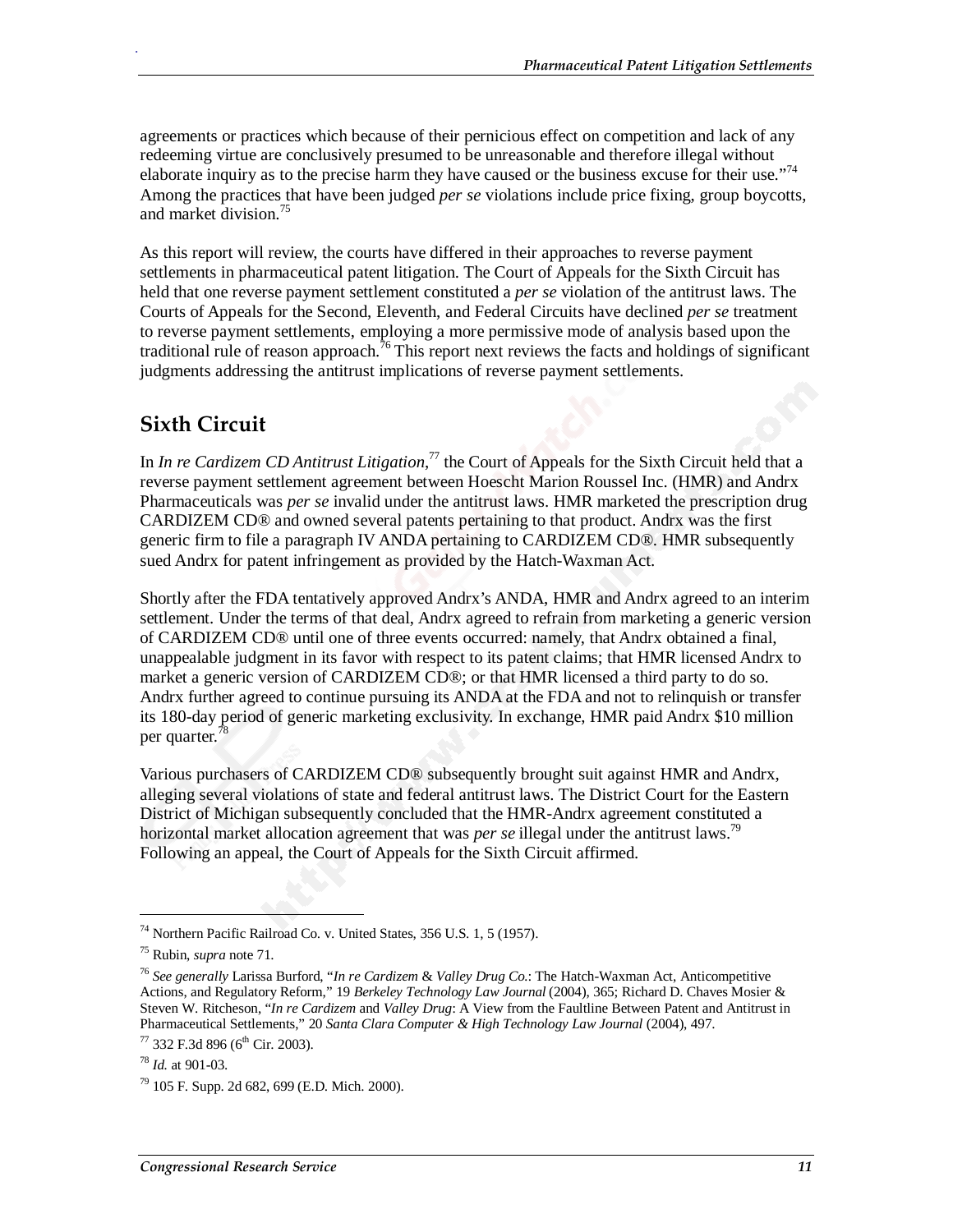The court of appeals characterized the deal as one in which HMR and Andrx agreed to eliminate competition in the CARDIZEM CD® market. Because Andrx was entitled to the 180-day generic exclusivity, and because its agreement occurred prior to the 2003 amendments to the Hatch-Waxman Act, $\frac{80}{3}$  Andrx was able to "park" its generic exclusivity and prevent all other generic firms from marketing. The Sixth Circuit reasoned that the HMR-Andrx agreement was appropriately classified as a so-called horizontal agreement; that is to say, a restraint of trade involving businesses at the same level of competition. Such agreements had long been classified as antitrust violation *per se*, the court explained.<sup>81</sup>

In reaching this conclusion, the Sixth Circuit explicitly rejected several arguments offered by HMR and Andrx. The defendants asserted that because the courts did not have extensive experience with reverse payment settlements, they lacked a sufficient basis for declaring them *per se* illegal. The Sixth Circuit instead noted that "[w]hatever may be its peculiar problems and characteristics, the Sherman Act, so far as price-fixing agreements are concerned, establishes one uniform rule applicable to all industries alike."<sup>82</sup> Judge Oberdorfer further stated that "it is one" thing to take advantage of a monopoly that naturally arises from a patent, but another thing altogether to bolster the patent's effectiveness in inhibiting competitors by paying the only potential competitor \$40 million per year to stay out of the market."<sup>83</sup>

The first court of appeals to address reverse payment settlements, the Sixth Circuit is thus far the only appellate court to apply a rule of illegality *per se* to reverse payment settlements. Subsequent courts, facing somewhat different factual circumstances, gave these settlements less strict antitrust oversight by applying an analysis that more closely resembled the traditional rule of reason approach. This report next reviews these developments, which arose from judicial opinions issued by the Eleventh and Second Circuits.

#### **Eleventh Circuit**

In *Valley Drug Co. v. Geneva Pharmaceuticals, Inc.*, 84 the U.S. Court of Appeals for the Eleventh Circuit declined to employ the *per se* rule employed by the Sixth Circuit. Instead, the Eleventh Circuit adopted a more permissive method of analysis that resembles the traditional rule of reason. The *Valley Drug* case involved an arrangement Abbott Laboratories had reached with two different generic firms, Zenith Goldline Pharmaceuticals and Geneva Pharmaceuticals. Abbott was the NDA holder of the drug HYTRIN®, prescribed for treatment of hypertension and enlarged prostate. Abbott also owned several patents pertaining to HYTRIN®, including U.S. Patent No. 5,504,207 (the '207 patent). Zenith and Geneva each filed paragraph IV ANDAs with respect to HYTRIN®, resulting in patent infringement litigation.<sup>85</sup>

Abbott subsequently negotiated separate settlement agreements with Zenith and Geneva. In both agreements, the generic firm promised not to sell any pharmaceutical product containing terazosin hydrochloride, the active ingredient in HYTRIN®, until a relevant Abbott patent

<u>.</u>

<sup>80</sup> *See supra* notes 48-49 and accompanying text. 81 105 F. Supp. 2d at 907.

<sup>&</sup>lt;sup>82</sup> *Id.* at 908 (quoting United States v. Socony-Vacuum Oil Co., 310 U.S. 150, 222 (1940)).

<sup>83</sup> *Id.*

 $84$  344 F.3d 1294 (11<sup>th</sup> Cir. 2003).

<sup>85</sup> *Id.* at 1298-99.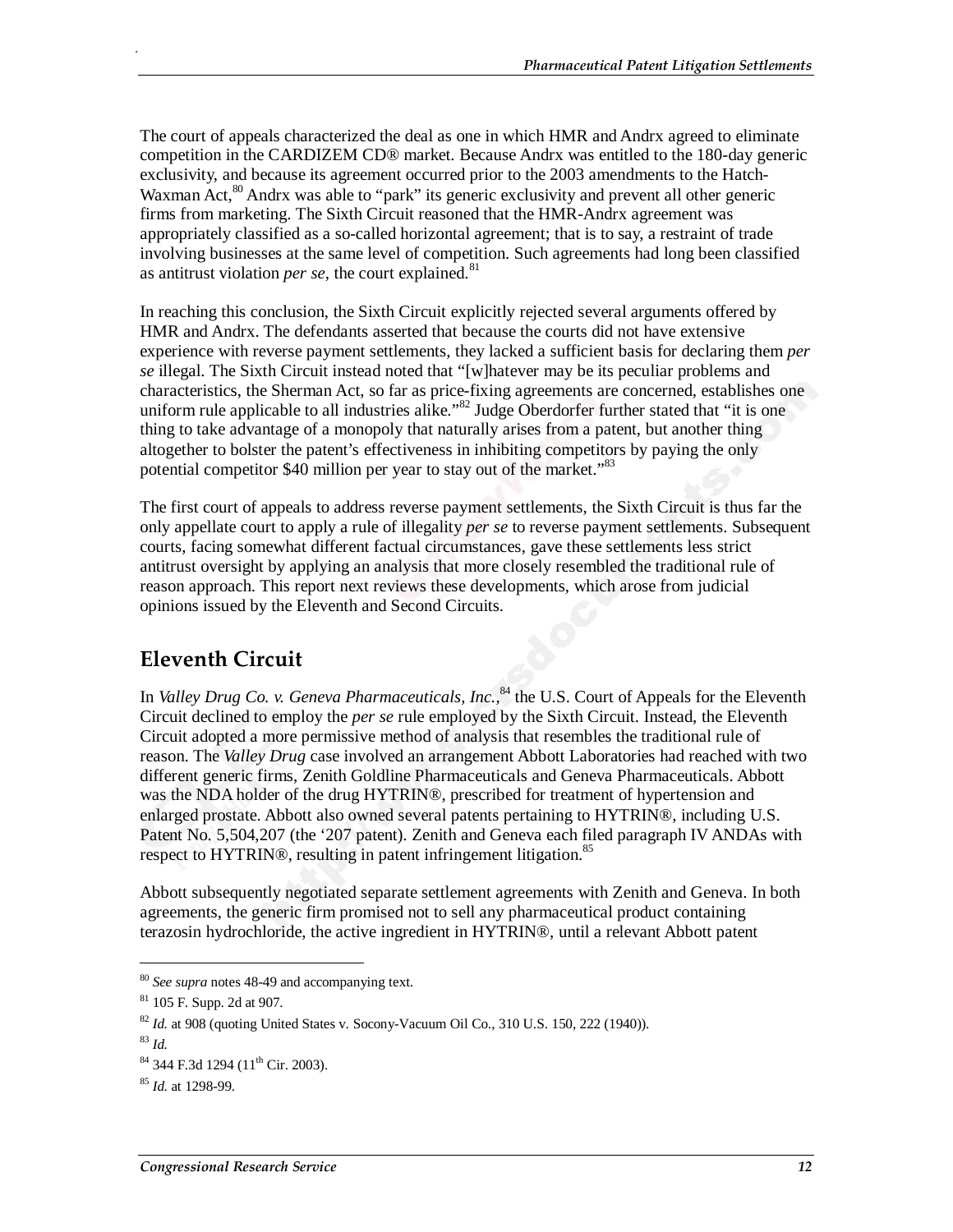expired or was held invalid, or someone else introduced a generic version of this drug. Each generic firm also promised not to transfer or sell its rights to a 180-day exclusivity under the Hatch-Waxman Act. In return, Abbott promised to pay each generic firm a significant sum of money each month, subject to a number of termination events, including introduction of a generic version of HYTRIN® by a third party.<sup>86</sup>

At trial, the district court held that the two settlement agreements constituted a horizontal market allocation that was *per se* illegal under the Sherman Act. According to the district court, the generic houses were poised to market a generic version of HYTRIN®, but simply agreed not to enter the market due to their deal with Abbott. $87$ 

Following an appeal, the Eleventh Circuit reversed the district court's opinion and remanded for further proceedings. In reaching this result, the court of appeals held that the standard of *per se* illegality was "premature" and inappropriate.<sup>88</sup> According to Judge Anderson, the district court had not appropriately factored the existence of the '207 patent into the analysis. The court of appeals explained that:

[A] patentee's allocation of territories is not always the kind of territorial market allocation that triggers antitrust liability, and that is so because the patent gives its owner a lawful exclusionary right. In characterizing the Agreements as territorial market allocations agreements, the district court did not consider that the '207 patent gave Abbott the right to exclude others from making, using, or selling anhydrous terazosin hydrochloride until October of 2014, when it is due to expire. To the extent that Zenith and Geneva agreed to market admittedly infringing products before the '207 patent expired or was held invalid, the market allocation characterization is inappropriate.<sup>89</sup>

Rather, the court of appeals identified several factors that should be considered by the district court on remand, including:

- (1) the scope of the exclusionary potential of the patent;
- (2) the extent to which the agreements exceed that scope; and
- $(3)$  the resulting anticompetitive effects.<sup>90</sup>

In its subsequent decision in *Schering-Plough Corp. v. FTC*,<sup>91</sup> the Eleventh Circuit confirmed the approach taken in *Valley Drug*. This case concerned the Schering-Plough Corp. (Schering) drug K-DUR 20®, which is used to treat or prevent low potassium levels in the blood. Although the drug's active ingredient, potassium chloride, lies in the public domain, Schering's U.S. Patent 4,863,743 claims an extended-release coating used in K-DUR 20®. The '743 patent expired on September 5, 2006.<sup>92</sup> When two generic firms, Upsher-Smith Laboratories (Upsher) and ESI

<u>.</u>

<sup>86</sup> *Id.* at 1300-01.

<sup>87</sup> *Id.* at 1301-03. 88 *Id.* at 1304.

<sup>89</sup> *Id.* at 1305.

<sup>90</sup> *Id.* at 1312.

 $91$  402 F.3d 1056 (11<sup>th</sup> Cir. 2005).

<sup>92</sup> *Id.* at 1057.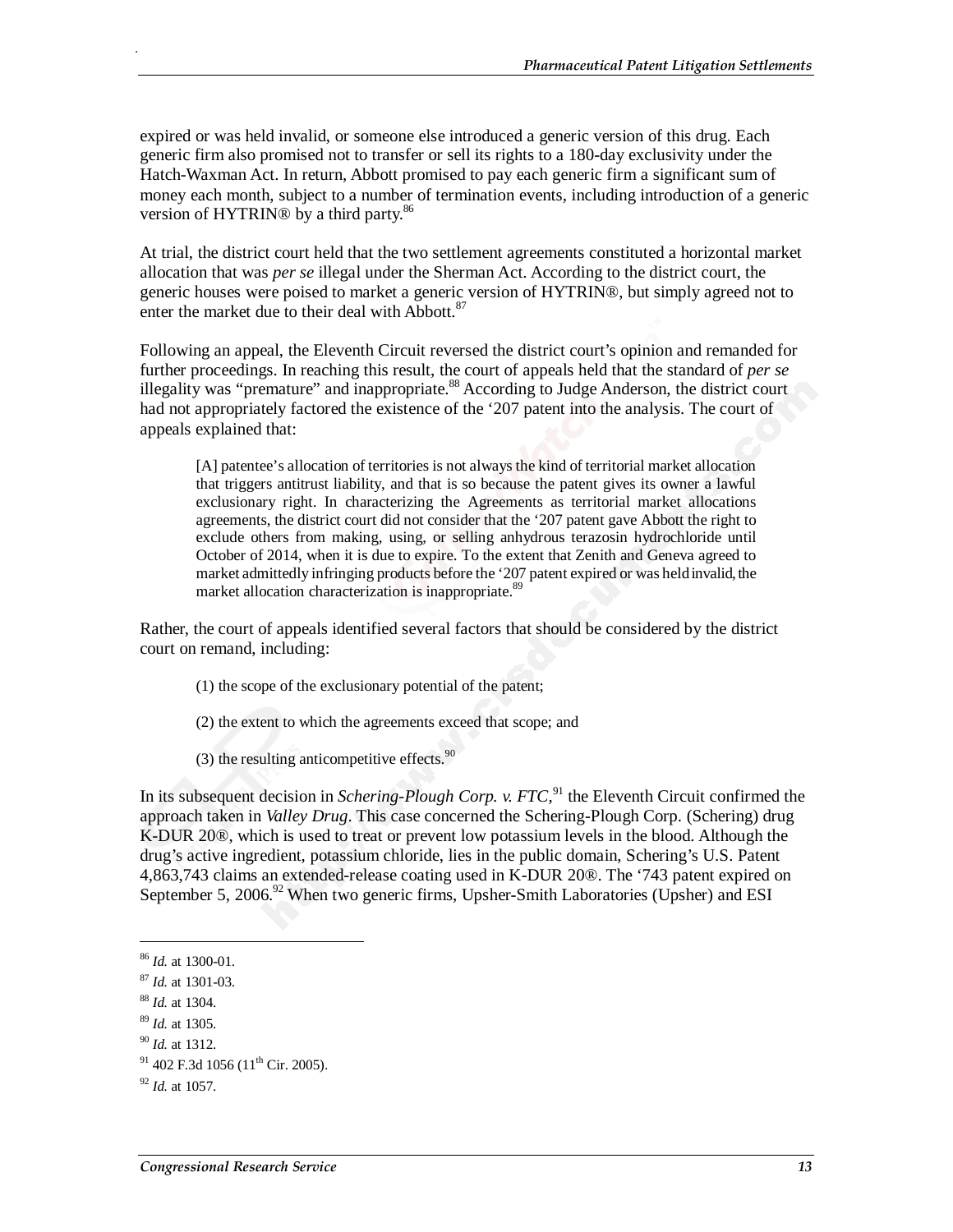Lederle Inc. (ESI), filed paragraph IV ANDAs, Schering promptly brought suit for patent infringement.

Schering subsequently resolved its differences with Upsher and ESI via two separate agreements. During its negotiations with Upsher, Schering refused to pay Upsher merely to "stay off the market."<sup>93</sup> Schering did agree to license five of Upsher's products, however. In addition, Upsher promised not to market a generic version of K-DUR 20 $\omega$  prior to September 1, 2001.<sup>94</sup> In exchange, Schering promised to pay Upsher a \$60 million up-front royalty, along with \$10 million in milestone royalty payments and royalties of 10% or 15% on sales.<sup>95</sup>

Under the ESI settlement, Schering agreed to allow ESI to market a generic version of K-DUR 20® on January 1, 2004. Schering also agreed to pay \$5 million to cover ESI's legal fees, as well as \$10 million if ESI received FDA approval to market its generic product by a certain date. Finally, Schering obtained the right to license two generic products from ESI for \$15 million.<sup>96</sup>

Following a complaint by FTC counsel, the FTC Commission held that these arrangements were anticompetitive under the rule of reason.<sup>97</sup> Schering and Usher appealed the Commission's decision to the Eleventh Circuit, which reversed. Confirming its analysis under the contours laid out in *Valley Drug*, the Eleventh Circuit first observed that the '743 patent enjoyed a statutory presumption of validity.<sup>98</sup> Further, under the terms of their agreements with Schering, Upsher was able to market a generic product a full five years before the '743 patent's expiration, while ESI could market two years in advance.<sup>99</sup>

The Eleventh Circuit next concluded that the licenses granted to Schering constituted adequate consideration for the payments made by Schering, rather than amounting to thinly disguised payoffs to delay the introduction of generic competition. According to Judge Fay, Schering had long been interested in licensing those products. As a result, the Schering-Upsher and Schering-ESI agreements were legitimate settlements within the scope of the '743 patent's exclusionary power.<sup>100</sup>

Finally, the court of appeals compared the scope of the '743 patent with that of the Schering-Upsher and Schering-ESI agreements. Judge Fay concluded that they were commensurate, with each specifically addressing controlled release microencapsulated potassium chloride tablets. As a result the agreements could not be said to be overly broad, nor did they delay the entry of other generic products.<sup>101</sup> As a result, the decision of the FTC was reversed.<sup>102</sup>

<sup>1</sup> <sup>93</sup> *Id.* at 1059. <sup>94</sup> *Id.* <sup>95</sup> *Id.* at 1060. <sup>96</sup> *Id.* at 1060-61. <sup>97</sup> *In re* Schering-Plough Corp., Docket No. 9297 (Dec. 8, 2003) (available at 2003 WL 22989651). 98 402 F.3d at 1068. 99 402 F.3d at 1067-68. <sup>100</sup> *Id.* at 1068-72. <sup>101</sup> *Id.* at 1073. <sup>102</sup> *Id.*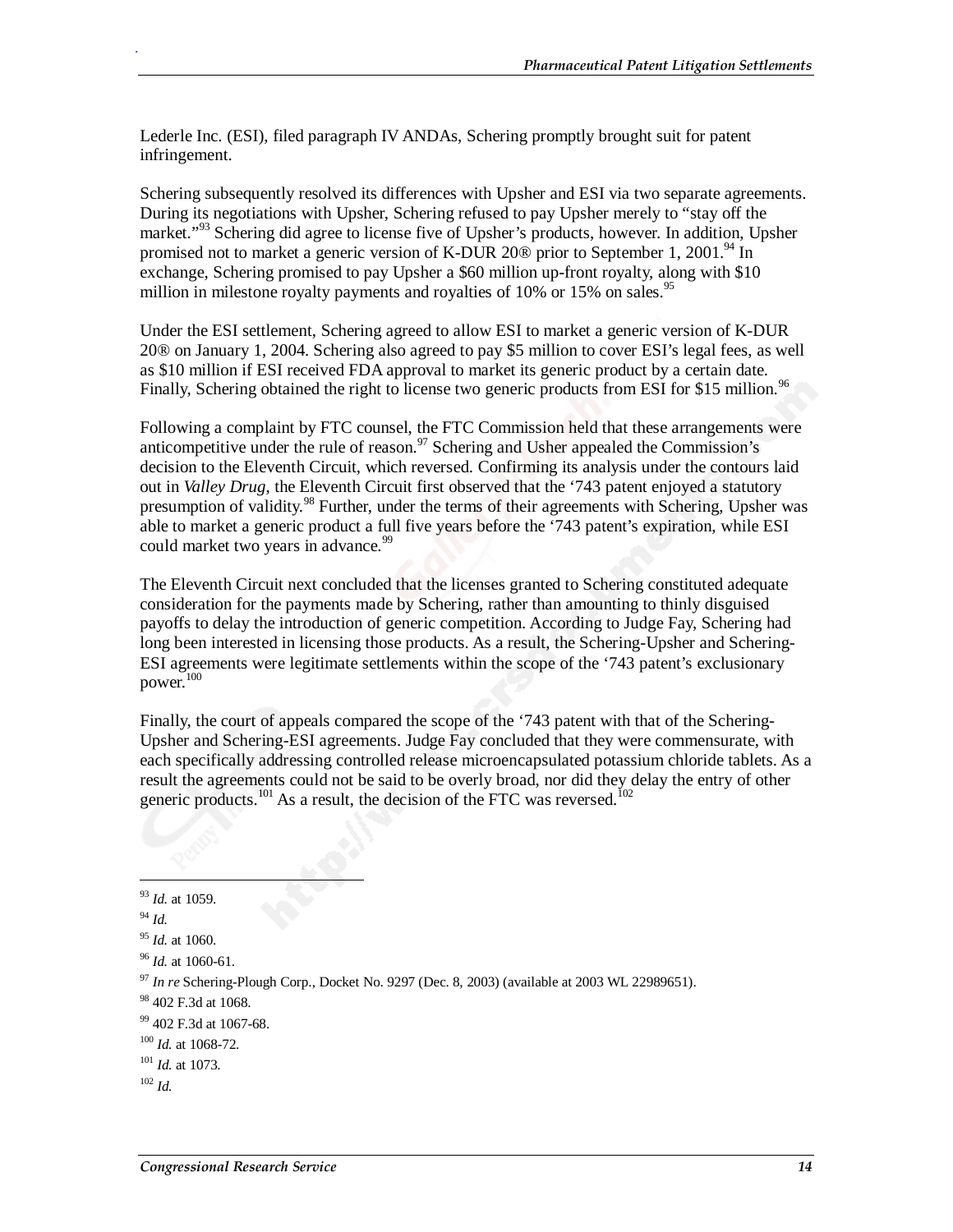### **Second Circuit**

.

The issue of reverse payment settlements came before the Second Circuit in *In re Tamoxifen Citrate Antitrust Litigation*. 103 This judicial opinion resulted from extremely complex factual and legal circumstances. Zeneca was the owner of patent covering tamoxifen, the most widely prescribed drug for the treatment of breast cancer. A generic firm, Barr Laboratories, filed an ANDA that it subsequently amended to include a paragraph IV certification. Zeneca responded by filing a charge of patent infringement in keeping with the procedures of the Hatch-Waxman Act. In an opinion issued in 1992, the district court held that the tamoxifen patent was invalid and unenforceable $104$ 

Zeneca appealed the district court's judgment. While the appeal was pending, Zeneca and Barr entered into a confidential settlement agreement. As part of that deal, Barr agreed to amend its ANDA to include a paragraph III certification and further agreed not to sell its own generic version of tamoxifen until the patent's expiration in 2002. In exchange, Zeneca agreed to pay Barr \$21 million and to provide Barr with a non-exclusive license to sell an "authorized generic" version of tamoxifen—that is to say, an Zeneca-manufactured tamoxifen under Barr's label.<sup>105</sup> The parties further agreed that if the tamoxifen patent were declared invalid or unenforceable, then Barr could revert to its paragraph IV certification.<sup>106</sup>

Pursuant to the settlement, and consistent with governing law at that time, the court of appeal remanded the case to the district court, which then vacated its judgment of invalidity and unenforceability.<sup>107</sup> Following the settlement between Zeneca and Barr, three other generic firms—Novopharm Ltd., Mylan Pharmaceutical, Inc., and Pharmachemie B.V.—filed tamoxifen ANDAs with paragraph IV certifications.108 Zeneca once more filed charges of patent infringement against each of these firms as allowed by the Hatch-Waxman Act. In each of these three cases, the court refused to rely upon the vacated 1992 judgment to hold that Zeneca's tamoxifen patent was invalid. Further, the courts hearing the Noveopharm and Pharmachemie cases upheld the validity of Zeneca's tamoxifen patent.<sup>109</sup> The Mylan case ended with a consent order that FDA approval of the generic application would not become effective prior to the expiration of the tamoxifen patent.<sup>110</sup>

While those three cases were pending, the FDA granted tentative approval for Pharmachemie to market a generic version of tamoxifen. However, Barr petitioned the FDA to recognize that Barr was entitled to 180 days of generic marketing exclusivity<sup>111</sup> as the first paragraph IV ANDA

<sup>103 429</sup> F.3d 370 (2d Cir. 2005).

<sup>104</sup> *See Imperial Chem. Indus., PLC v. Barr Labs., Inc.*, 795 F. Supp. 619 (S.D.N.Y. 1992).

<sup>105 429</sup> F.3d at 377. For further discussion of authorized generics, see CRS Report RL33605, *Authorized Generic Pharmaceuticals: Effects on Innovation*, by John R. Thomas.

<sup>106 429</sup> F.3d at 378.

<sup>107</sup> Subsequent to that decision, the Supreme Court held in *U.S. Bancorp Mortgage Co. v. Bonner Mall Partnership*, 513 U.S. 18 (1994), that mootness by reason of settlement does not justify vacatur of a federal civil judgment. *See U.S. Philips Corp. v. Sears Roebuck & Co.*, 55 F.3d 592, 598 (Fed. Cir. 1995). The Supreme Court's ruling did not have retroactive effect, however, and as a result the tamoxifen patent remained extant.

<sup>108 429</sup> F.3d at 378-79.

<sup>109</sup> *See Zeneca Ltd. v. Novopharm Ltd.*, 111 F.3d 144 (Fed. Cir. 1997); *Zeneca Ltd. v. Pharmachemie B.V.*, 2000 WL 34335805 (D. Mass. Sept. 11, 2000).

<sup>110</sup> *Zeneca UK Ltd. v. Mylan Pharms., Inc.*, No. 00-2239 (W.D. Pa. 2000).

<sup>111</sup> *See supra* notes 46-47 and accompanying text.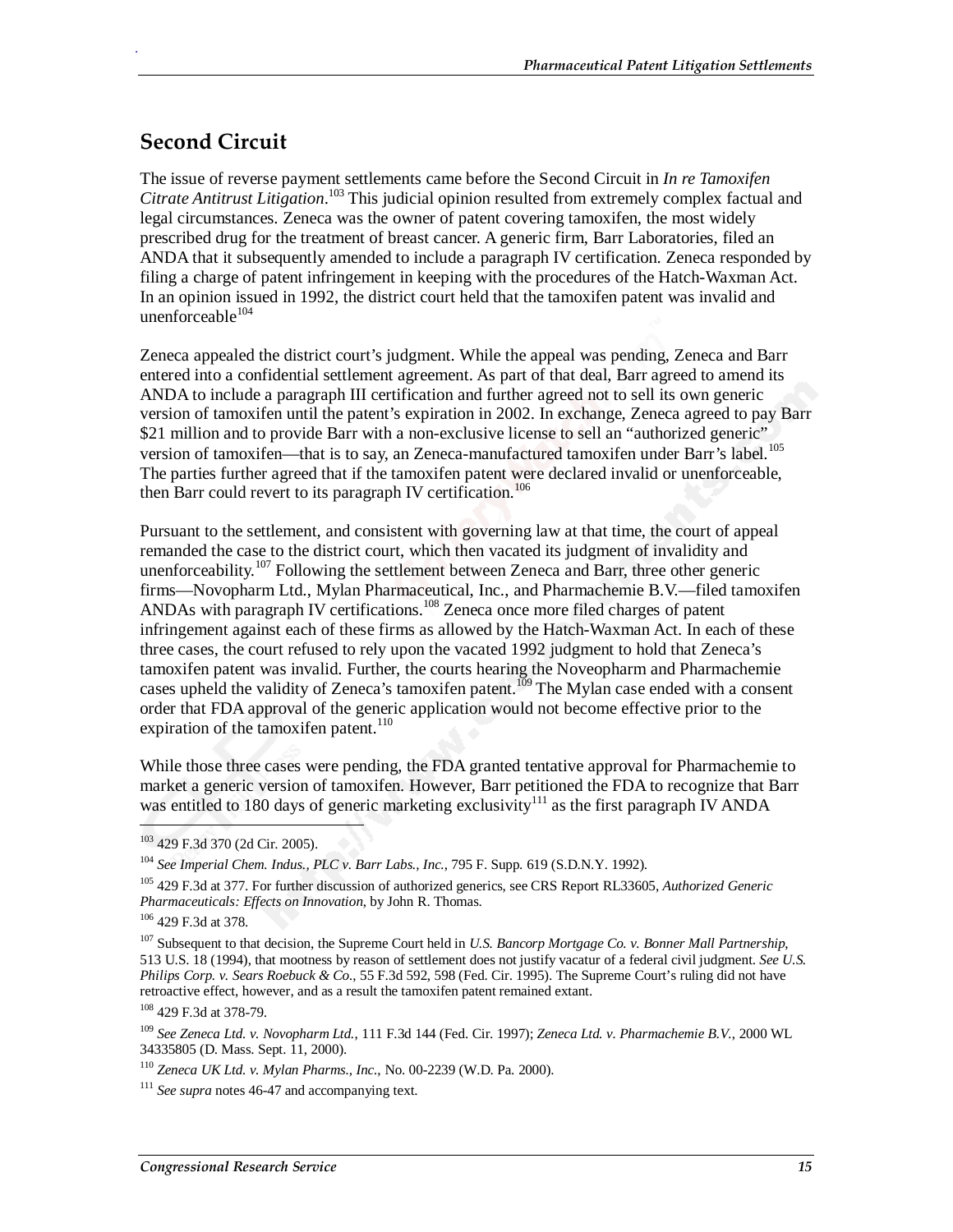applicant. The effective result was that the FDA prevented the marketing of other generic versions of tamoxifen until either the Zeneca patent expired, or 180 days elapsed from the date that Barr sold its own generic version of tamoxifen. Of course, because Barr was already distributing Zeneca's "authorized generic," Barr apparently had little incentive to launch its own generic product.<sup>112</sup>

Consumers and consumer groups subsequently filed numerous lawsuits challenging the settlement between Zeneca and Barr on antitrust grounds. The trial court rejected these claims, however, and on appeal the Second Circuit affirmed.<sup>113</sup> The Second Circuit began by observing that although a tension existed between antitrust law and patent law, the courts have long favored settlements of litigation. The court of appeals saw the law as well-settled that "'where there are legitimately conflicting [patent] claims ... , a settlement by agreement, rather than litigation, is not precluded by the [Sherman] Act,' although such a settlement may ultimately have an adverse effect on competition."<sup>114</sup>

In view of longstanding policies favoring the settlement of litigation, the court of appeals concluded that "without alleging something more than the fact that Zeneca settled after it lost to Barr in the district court that would tend to establish that the Settlement Agreement was unlawful, the assertion that there was a bar—antitrust or otherwise—to the defendants' settling the litigation at the time that they did is unpersuasive."115 The Second Circuit largely based its conclusion upon the fact that the outcome of patent litigation was unpredictable. That the 1992 judgment had found the tamoxifen patent invalid was, by itself, not of great moment: "That Zeneca had sufficient confidence in its patent to proceed to trial rather than find some means to settle the case first should hardly weigh against it."<sup>116</sup> While holding that the reasonableness of the settlement must be judged at the time the agreement was concluded,<sup>117</sup> the court of appeals further observed that federal district courts in the later lawsuits disagreed with the 1992 judgment and upheld the tamoxifen patent.<sup>118</sup>

The Second Circuit next declined to condemn the existence of reverse payments in a pharmaceutical patent settlement as an antitrust violation *per se*. Agreeing with the analysis of the Eleventh Circuit in the *Schering-Plough* case that the Hatch-Waxman changed the relative risk profiles of the patent holder and accused infringer, the court of appeals found "no sound basis for categorically condemning reverse payments employed to lift the uncertainty surrounding the validity and scope of the holder's patent."<sup>119</sup>

The court of appeals further disagreed with the plaintiffs' contention that the Zeneca-Barr settlement was unlawful because "[t]he value of the consideration provided to keep Barr's product off the market ... greatly exceeded the value Barr could have realized by successfully defending its trial victory on appeal and entering the market with its own competitive generic

<u>.</u>

<sup>112 429</sup> F.3d at 379-80.

<sup>113</sup> *In re Tamoxifen Citrate Antitrust Litigation*, 277 F.Supp.2d 121(E.D.N.Y. 2003).

<sup>114</sup> *Id.* at 386 (quoting *Standard Oil Co. v. United States*, 283 U.S. 163, 171 (1931)). 115 *Id.* at 389.

<sup>116</sup> *Id.* at 389.

<sup>117</sup> *Id.* at 388.

<sup>118</sup> *Id.*

<sup>119</sup> *Id*. at 391.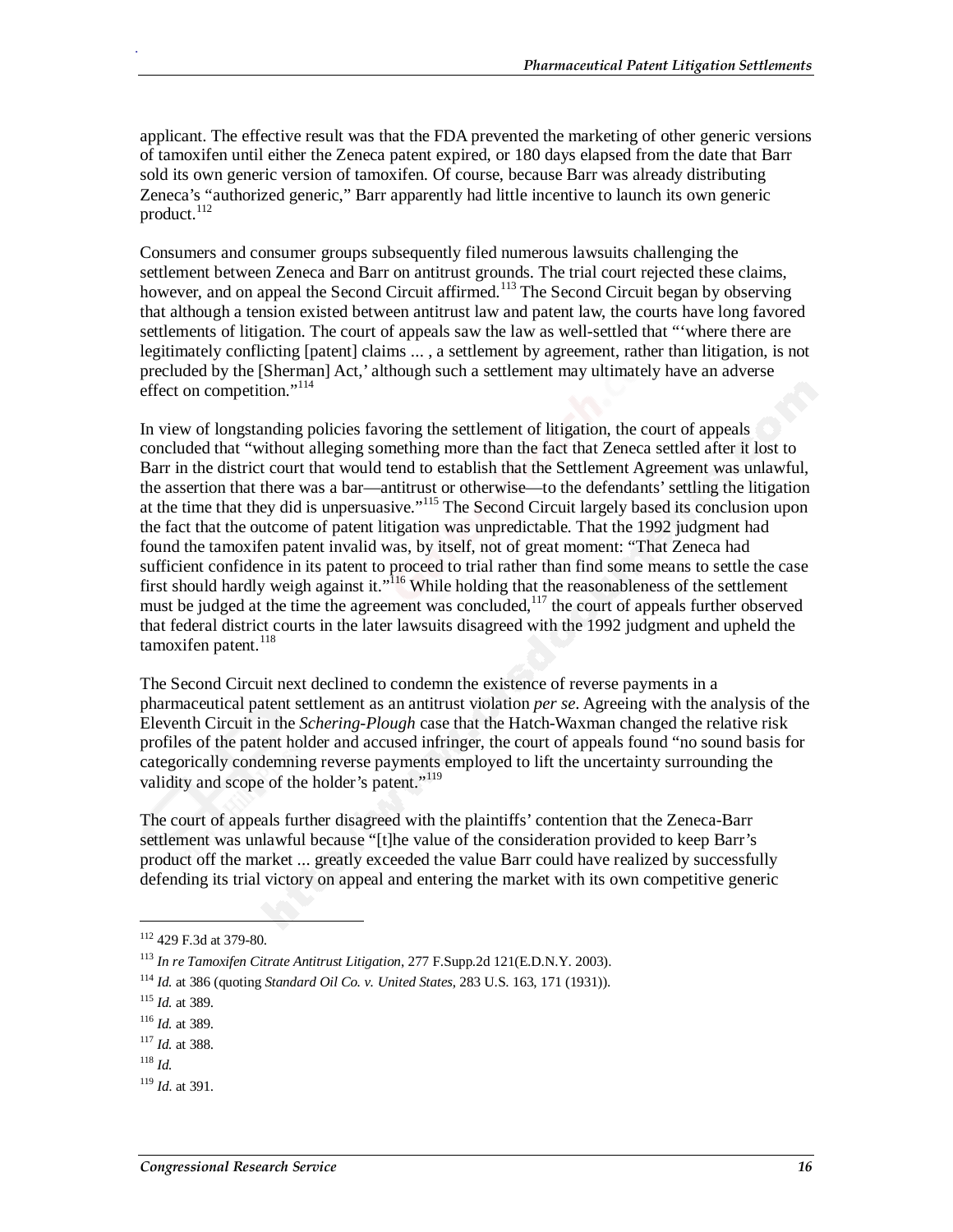product."<sup>120</sup> To the contrary, the Second Circuit reasoned, it may well make economic sense for the patent proprietor to pay its generic rival more than its expected earnings. The reason, of course, is that the total profits of the patent holder and generic firm in a competitive market would be less than the supracompetitive profits earned by the patentee alone, and that the patent proprietor might find it sensible to pay a portion of that difference to the generic firm. The Second Circuit further held that "so long as the patent litigation is neither a sham nor otherwise baseless, the patent holder is seeking to arrive at a settlement in order to protect that to which it is presumptively entitled: a lawful monopoly over the manufacture and distribution of the patented product." $^{121}$ 

The Second Circuit's analysis continued with a review of the terms of the Zeneca-Barr settlement agreement. Citing *Schering-Plough*, the court of appeals framed the question as "whether the 'exclusionary effects of the agreement' exceed the 'scope of the patent's protection.'"<sup>122</sup> The court of appeals characterized the tamoxifen patent as a compound patent, rather than one directed towards a more limited formulation. As a result, although the settlement precluded Barr from manufacturing any generic form of tamoxifen, so too did Zeneca's compound patent. The settlement agreement therefore did not restrain the marketing of non-infringing products, the court reasoned.<sup>123</sup>

The Second Circuit further explained that the Zeneca-Barr settlement also allowed Barr to introduce a authorized generic market into the tamoxifen market. Although the price difference between the Zeneca and Barr products was modest, this consumer benefit nonetheless occurred almost nine years before Zeneca's patent was due to expire. As a result, the settlement agreement produced more competition than would have occurred had the parties not settled and Zeneca had prevailed on appeal.<sup>124</sup> As a result, the Second Circuit affirmed the trial court's conclusion that the Zeneca-Barr settlement did not violate the antitrust laws.

### **Federal Circuit**

In *In re Ciprofloxacin Hydrochloride Antitrust Litigation*,<sup>125</sup> the Federal Circuit agreed with the Second and Eleventh Circuits that reverse payment settlements should be analyzed under the rule of reason to determine whether they impose an unreasonable restraint on competition or not. That litigation involved a patent claiming ciprofloxacin hydrochloride, the active ingredient in the antibiotic CIPRO®. That patent is owned by Bayer AG and Bayer Corp. (collectively "Bayer"). When a generic firm, Barr Labs., Inc. ("Barr"), filed a paragraph IV ANDA, Bayer responded by bringing suit for patent infringement under the provisions of the Hatch-Waxman Act on January 16, 1992. That litigation resulted in an agreement where Bayer would sell CIPRO® to Barr for resale or make quarterly payments to Barr of \$49.1 million.<sup>126</sup> Bayer paid Barr a total of \$398 million under this agreement.<sup>127</sup>

<u>.</u>

<sup>120</sup> *Id.* at 391-92.

<sup>121</sup> *Id.* at 392.

<sup>122</sup> *Id.* at 397 (quoting *Schering-Plough*, 402 F.3d at 1076).

<sup>123</sup> *Id.* at 398.

<sup>124</sup> *Id.* at 399-400.

<sup>125 544</sup> F.3d 1323 (Fed. Cir. 2008).

<sup>126</sup> *Id*. at 1327-29. Other generic drug companies associated with Barr also concluded agreements with Bayer. *Id.*

<sup>127</sup> *Id.* at 1329 n.5.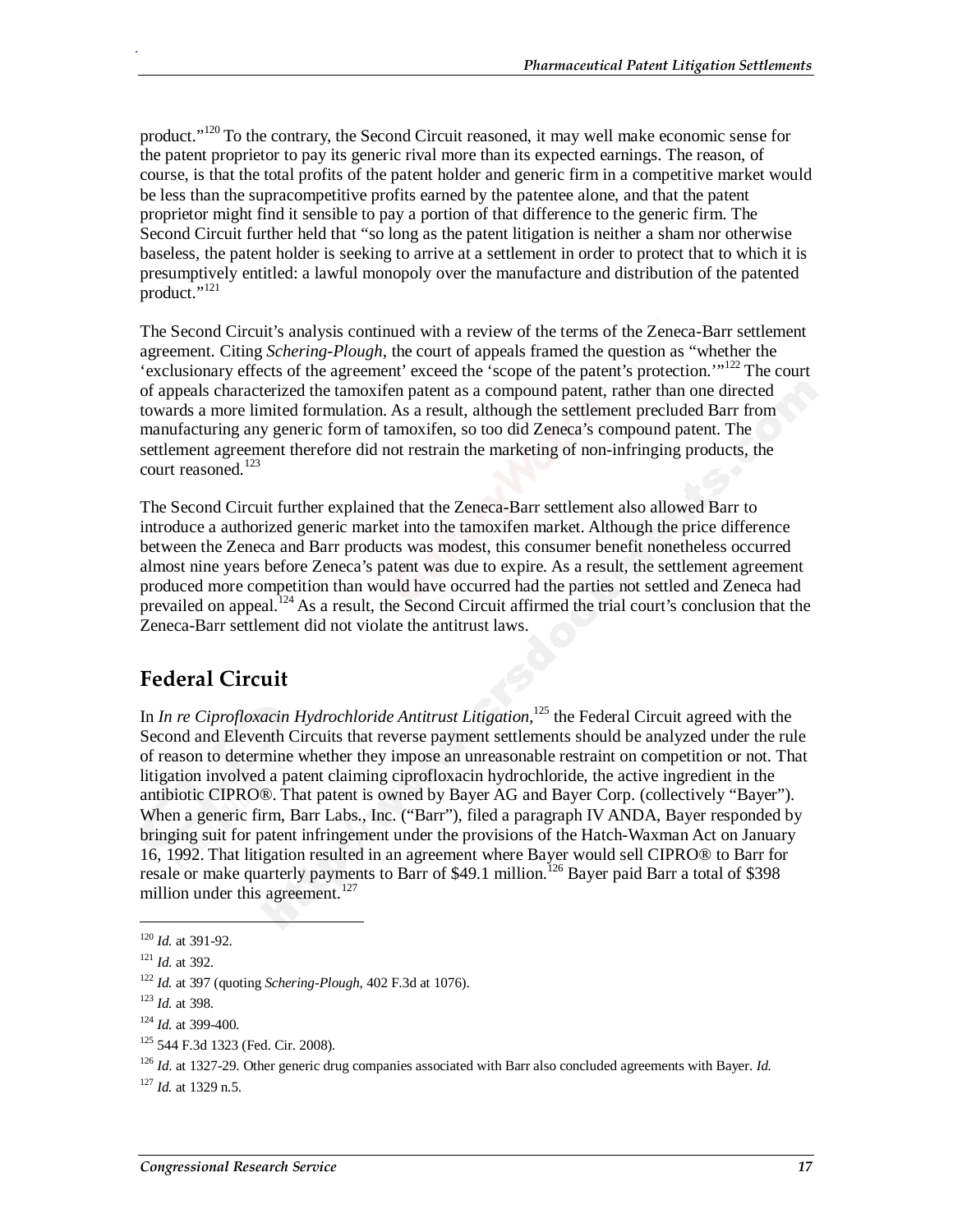In 2000 and 2001, purchasers of Cipro and several advocacy groups brought antitrust action claiming that the agreements violated the antitrust law. The district court rejected these arguments,<sup>128</sup> and on appeal the Federal Circuit affirmed. The Federal Circuit initially concluded that a rule of *per se* illegality was inappropriate because the courts could not confidently predict that reverse payment settlements had an anticompetitive effect with limited potential for procompetitive benefit. As a result, the court of appeals concluded that rule of reason was the appropriate mode of analysis. $^{129}$ 

Applying the rule of reason, the Federal Circuit confirmed that the plaintiffs had failed to demonstrate that the settlements agreements violated the antitrust laws. The court of appeals reasoned that the scope of the Bayer-Barr agreement did not exceed that of Bayer's patent. As a result, Bayer's rights as a patentee allowed it to exclude generic firms from profiting from its invention.130 The court of appeals further concluded that, in the absence of evidence of fraud before the USPTO or sham litigation, the court need not consider the validity of the patent in its antitrust analysis. Judge Prost observed that a patent is presumed valid, and held that a "settlement is not unlawful if it serves to protect that to which the patent holder is legally entitled—a monopoly over the manufacture and distribution of the patented invention."<sup>131</sup>

In upholding the settlement, the Federal Circuit cited with favor the district court's observation that no evidence demonstrated that it blocked other generic firms from challenging Bayer's patent. Indeed, Judge Prost observed, the patent survived subsequent challenges by four other generic manufactures.<sup>132</sup> Finally, the court of appeals also cited  $\cdot$  a long-standing policy in the law in favor of settlements" in support of its conclusion.<sup>133</sup>

### **Issues and Observations**

In the absence of explicit congressional guidance, the federal courts have applied general principles of antitrust law to reach varying results with respect to pharmaceutical patent litigation settlements. It is significant that the different cases considered by these courts have each involved their own, distinct set of facts. Nonetheless, the difference between the *per se* rule on one hand, and alternative approaches similar to the rule of reason on the other, have arguably contributed to different judicial outcomes.

Several options are available for Congress. One possibility is to await further judicial developments. While the United States Supreme Court has not yet addressed pharmaceutical litigation patent settlements, it is possible that the highest Court may do so in the future. Supreme Court review would resolve the arguable split among the courts of appeal with respect to this issue. Continuing case law developments in the lower courts could also lead to an informed consensus on the antitrust consequences of reverse payment settlements.

<sup>130</sup> *Id.* at 1333.

<u>.</u>

- <sup>131</sup> *Id.* at 1337.
- <sup>132</sup> *Id.* at 1340.

<sup>128</sup> *Id.* at 1329-30. 129 *Id.* at 1331-32.

<sup>133</sup> *Id.* at 1333.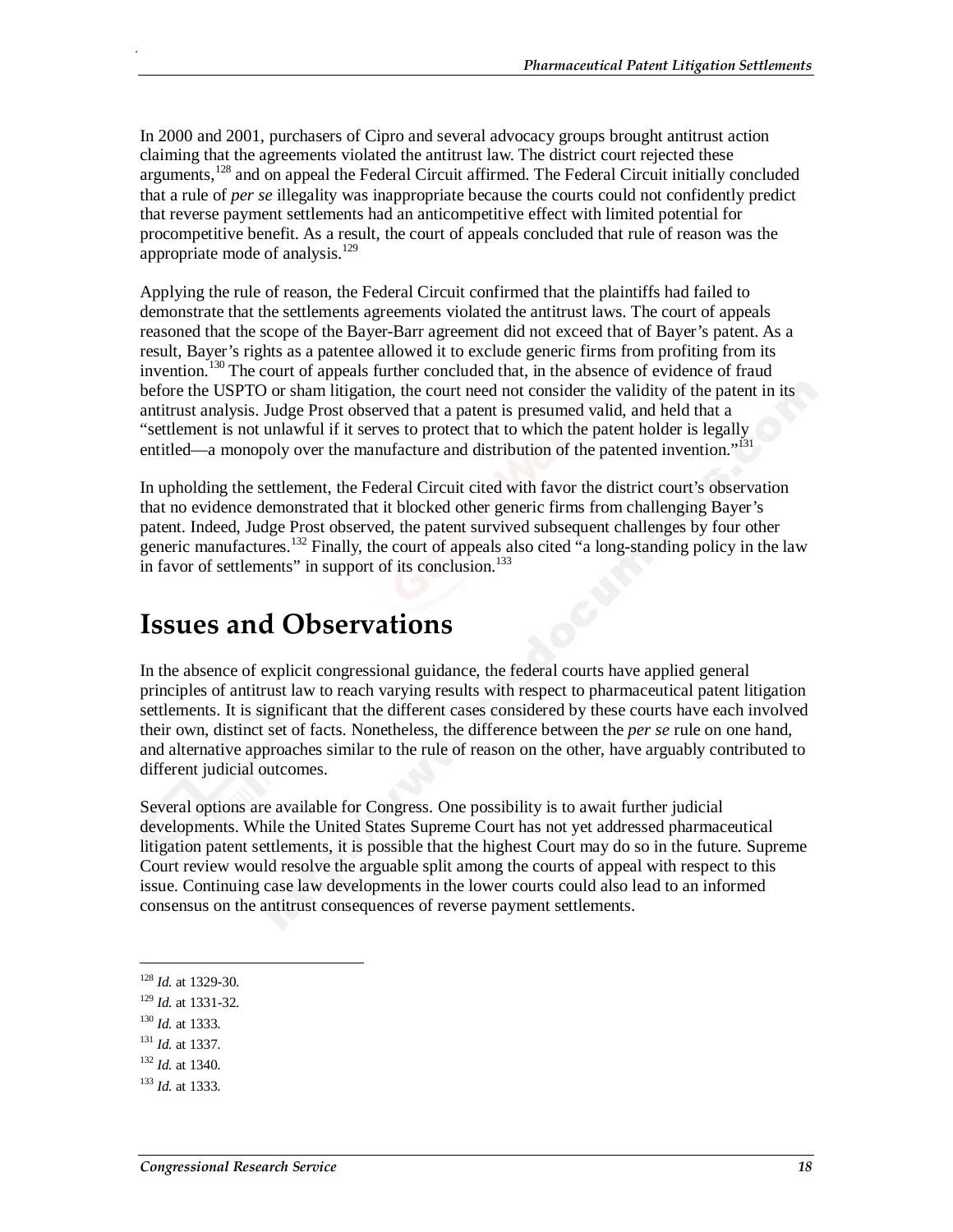Another option is to regulate the settlement of pharmaceutical patent litigation in some manner. In the  $111<sup>th</sup>$  Congress, S. 369, titled the Preserve Access to Affordable Generics Act, would so address reverse payment settlements. That legislation was introduced on February 3, 2009, by Senator Kohl. The Committee on the Judiciary reported the legislation with an amendment in the nature of a substitute on October 15, 2009.

S. 369 would amend the Federal Trade Commission (FTC) Act to allow the FTC to initiate a proceeding against the parties to any agreement resolving or settling a patent infringement claim in connection with a drug product. The legislation would create a presumption that such an agreement has anticompetitive effects and be unlawful if the ANDA filer receives anything of value and the ANDA filer agrees not to research, develop, manufacture, market, or sell the ANDA product for any period of time. This presumption of unlawfulness shall not apply if the parties to the agreement demonstrate by clear and convincing evidence that the precompetitive benefits of the agreement outweigh the anticompetitive effects of the agreement. In considering whether the settling parties have met that burden, the legislation requires consideration of (1) the remaining term of the relevant patent, compared with the agreed upon entry date of the ANDA product; (2) the value to consumers of the competition from the ANDA product; (3) the form and amount of consideration provided to the ANDA filer; (4) the revenue the ANDA filer would have received by winning the patent litigation; (5) the reduction in the NDA holder's revenues if it had lost the patent litigation; (6) the time period between the date of the agreement conveying value to the ANDA filer and date of the settlement of the patent case; and  $(7)$  any other relevant factor.<sup>134</sup>

Under S. 369, in determining whether the settling parties have met their burden of overcoming the presumption of unlawfulness, it shall not be presumed that entry of the ANDA product would not have occurred until the expiration of the relevant patent or statutory exclusivity. Nor shall it be presumed that the agreement's provision for entry of the ANDA product prior to the expiration of the relevant patent or statutory exclusivity means that the agreement is pro-competitive, although such evidence may be relevant to the determination. Further, S. 369 expressly does not prohibit a resolution or settlement of a patent litigation claim in which the consideration granted by the NDA holder to the ANDA applicant includes only one or more of the following: (1) the right to market the ANDA product prior to the expiration of any relevant proprietary rights; (2) a payment for reasonable litigation expenses not to exceed \$7.5 million; and (3) a covenant not to sue the ANDA product for patent infringement. The penalty for violating this provision consists of an injunction and other equitable relief, as well as a civil fine not to exceed three times the value received by a party that is attributable to the violation.<sup>135</sup>

Other alternatives are also possible. For example, in the  $110^{th}$  Congress, S, 316, also titled the Preserve Access to Affordable Generics Act, proposed to outlaw such agreements. In particular, that bill would amend the Clayton Act to provide in part:

It shall be unlawful under this Act for a person, in connection with the sale of a drug product, to directly or indirectly be a party to any agreement resolving or settling a patent infringement claim [in] which—(A) an ANDA filer receives anything of value; and (B) the ANDA filer agrees not to research, develop, manufacture, market, or sell the ANDA product for any period of time.<sup>136</sup>

1

<sup>134</sup> S. 369, § 3.

 $^{135}$  *Id.* 

 $136$  S. 316, § 3 (110<sup>th</sup> Congress).